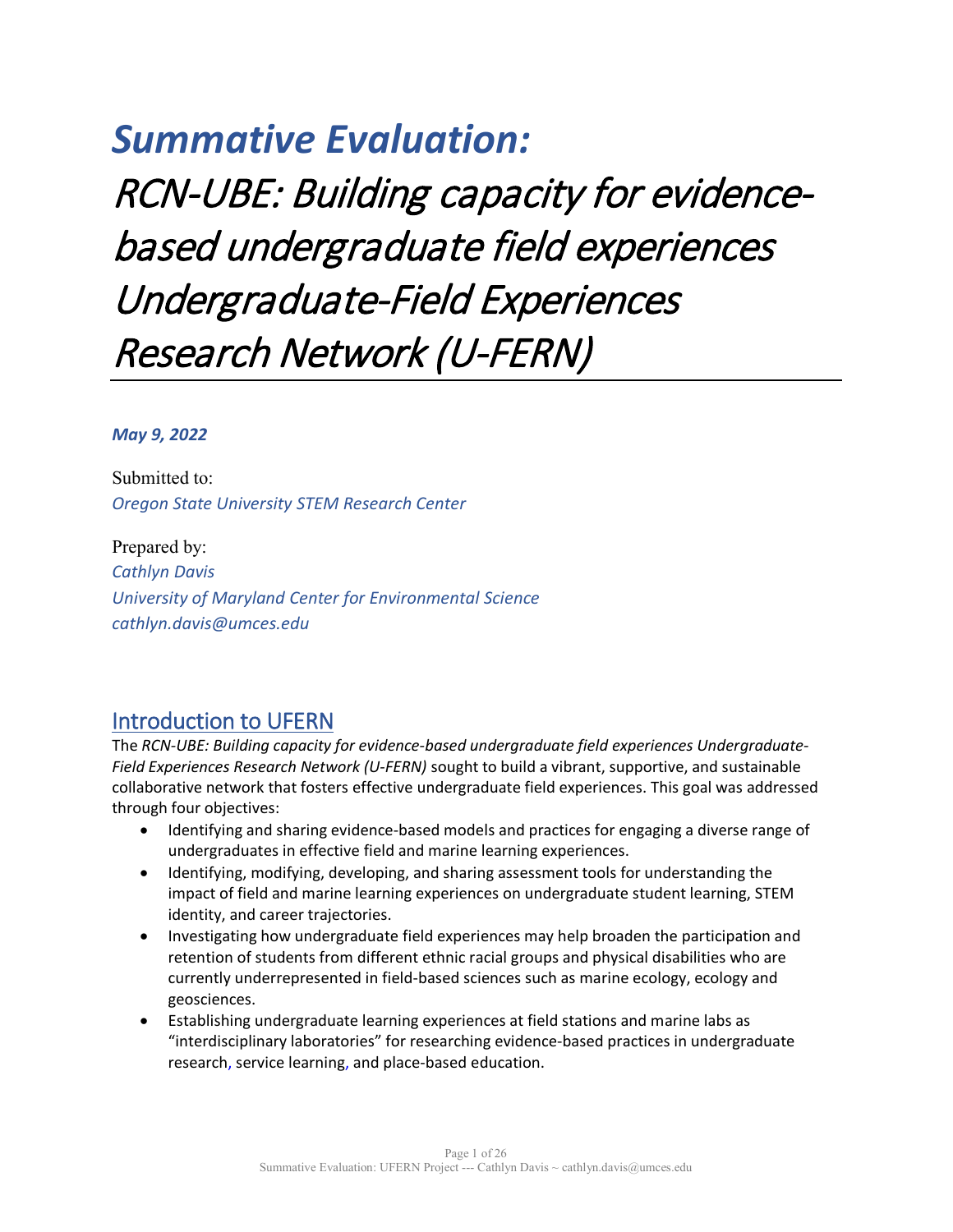The UFERN project consisted of the leadership team (5 members), Steering Committee (7 members), and Network participants (156 members). For the latter group, an individual was considered a Network member if they attended at least one of three Network meetings that occurred before this report was completed. To recruit Network members, the leadership team and Steering Committee recruited professionals through various organizations including the National Association of Marine Laboratories (NAML), Organization of Biological Field Stations (OBFS), Long-Term Ecological Research (LTER) network, the Ecological Society of America, the National Association of Geoscience Teachers, large research institutions, community colleges, and Historically Black Colleges and Universities. Invitations were also sent to individuals with expertise relevant to UFERN. The professionals included researchers, faculty, and staff of geology field camps, extended field courses, and field-based research experiences that targeted undergraduate students.

Through the five-year UFERN grant, the project team led or facilitated multiple Network activities as listed below:

- Four Network meetings
	- o April 30 to May 2 2018 at the Kellogg Biological Station (28 attendees)
	- o October 15 to 18 at the H.J. Andrews Experimental Forest (28 attendees)
	- o March 1 to 5 2021 virtual (144 attendees).
	- $\circ$  January 27 to 28, 2022 (123 attendees)
- Nine recorded webinars (404 attendees with more likely watching later); these included a webinar on developing virtual field trips with 227 attendees hosted during the COVID pandemic.
- Three Community Conversations (with over 100 attendees) and two Ecological Society of America (ESA) Water Cooler Chats (~100 attendees).
- Six working groups focused on development of UFERN resources.

The project resulted in multiple products. Several key products are listed below:

- UFERN Model (previously called a "framework"), which provides a tool for designing and studying student-centered undergraduate field experiences (O'Connell et al., 2022)
- Assessment tool for understanding and evaluating outcomes of undergraduate field experiences (Shortlidge et al., 2021)
- Article in the Ecological Society of America (ESA) that emerged from a session at the 2019 ESA Conference Inspire Session (Morales et al., 2020)
- Eight collaborative, peer-reviewed publications on engaging community college students in field learning (https://ufern.net/publications/)
- Various UFE resources including, PowerPoints from UFERN Network meetings, and a listing of relevant publications (produced through UFERN and elsewhere)
- Presentation/workshops at nine practitioner meetings (six workshops or sessions at OBFS conferences between 2018-2021, one poster at the Earth Educator Rendezvous in 2020, and two at the ESA conference including the 2019 ESA Inspire Session with over 100 participants)

Finally, the leadership team and Steering Committee made plans for sustainability of the Network beyond the funding period.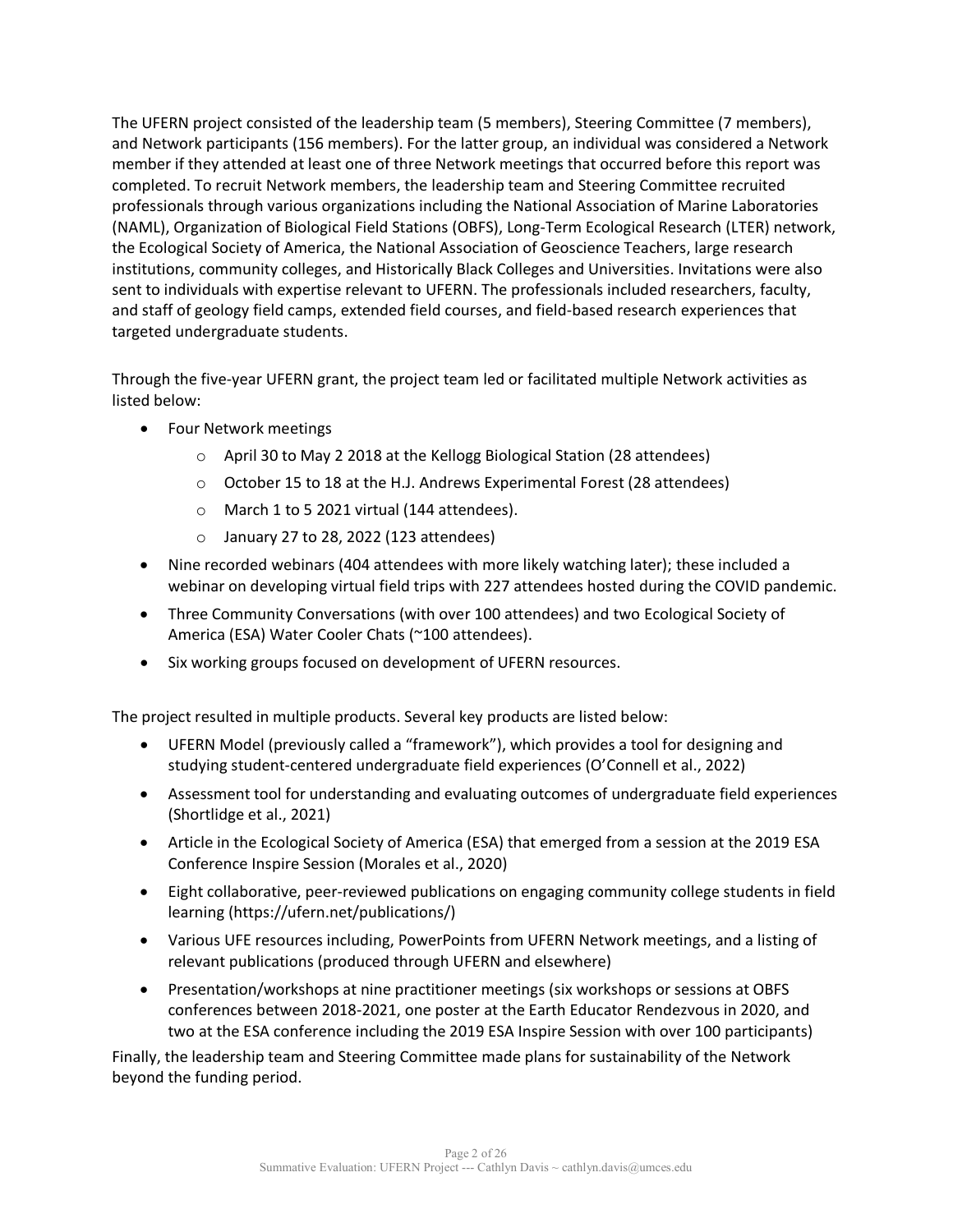# Evaluation, Targeted Outcomes and Data Collection

Dr. Cathlyn Davis served as the evaluation advisor of the UFERN project. She was also the evaluator on UFERN supplemental project, which centered on developing and implementing a professional learning community; that effort is summarized in a separate report.

As described in the proposal, the evaluation objectives of the UFERN Network were to:

- Conduct a landscape analysis to understand and inform the project team and steering committee of the current programming and assessment efforts around extensive undergraduate field experiences;
- Provide ongoing formative data to help project leaders and core members understand the evolving network for informing practice through an integrated and iterative formative evaluation;
- Document the impacts of the project, including activities and products among core membership as well as awareness of the network within the broader undergraduate STEM education field.

The project leaders conducted the landscape analysis, which characterized the nature of extended field programs, collection of evidence by these programs and a sense for their design, and resulted in a peerreview publication (O'Connell et al. 2020). Dr. Davis reviewed and provided recommendations on early drafts of the manuscript. After each network meeting, the project leaders administered a brief online questionnaire to gather feedback. Based on these data and attendance of Network and Steering Committee meetings, Dr. Davis provided suggestions for refinement of future gatherings and associated materials. Finally, Dr. Davis designed an online post-Network questionnaire, which asked respondents to report and reflect UFERN activities and value for UFEs (see Appendix for the questionnaire). It was administered between November 2, 2011 and December 13, 2021 with recruitment and reminder emails sent to 156 Network members who had attended at least one Network meeting. It was administered before the fourth network meeting because COVID forced the team to reschedule this final meeting close to the end of the grant window).

The next section provides a summary of key findings from the post-Network questionnaire, while the following section has a more detailed description of these findings. Note that a second and separate questionnaire was administered at the fourth and final meeting with 54 members completing some portion (35% response rate); a brief summary of this separate questionnaire is provided in Appendix 2.

# Summary of Key Findings

Questionnaire respondents tend to work at institutions that were either research focused or primarily undergraduate. Most were STEM education researchers (i.e., social and behavioral scientists who work in place-based education, undergraduate STEM education, learning sciences, education psychology or related fields) or instructors of UFEs (i.e., faculty or other educators leading STEM- and field-based undergraduate research experiences, field courses or other similar programs). For most, the STEM focus was ecology and environmental science. Many identified as female and white/European American. Most attended at least two Network meetings.

As members of the UFERN Network, questionnaire respondents reported that they received two clear benefits that directly supported their work with UFEs. First, almost all made connections with other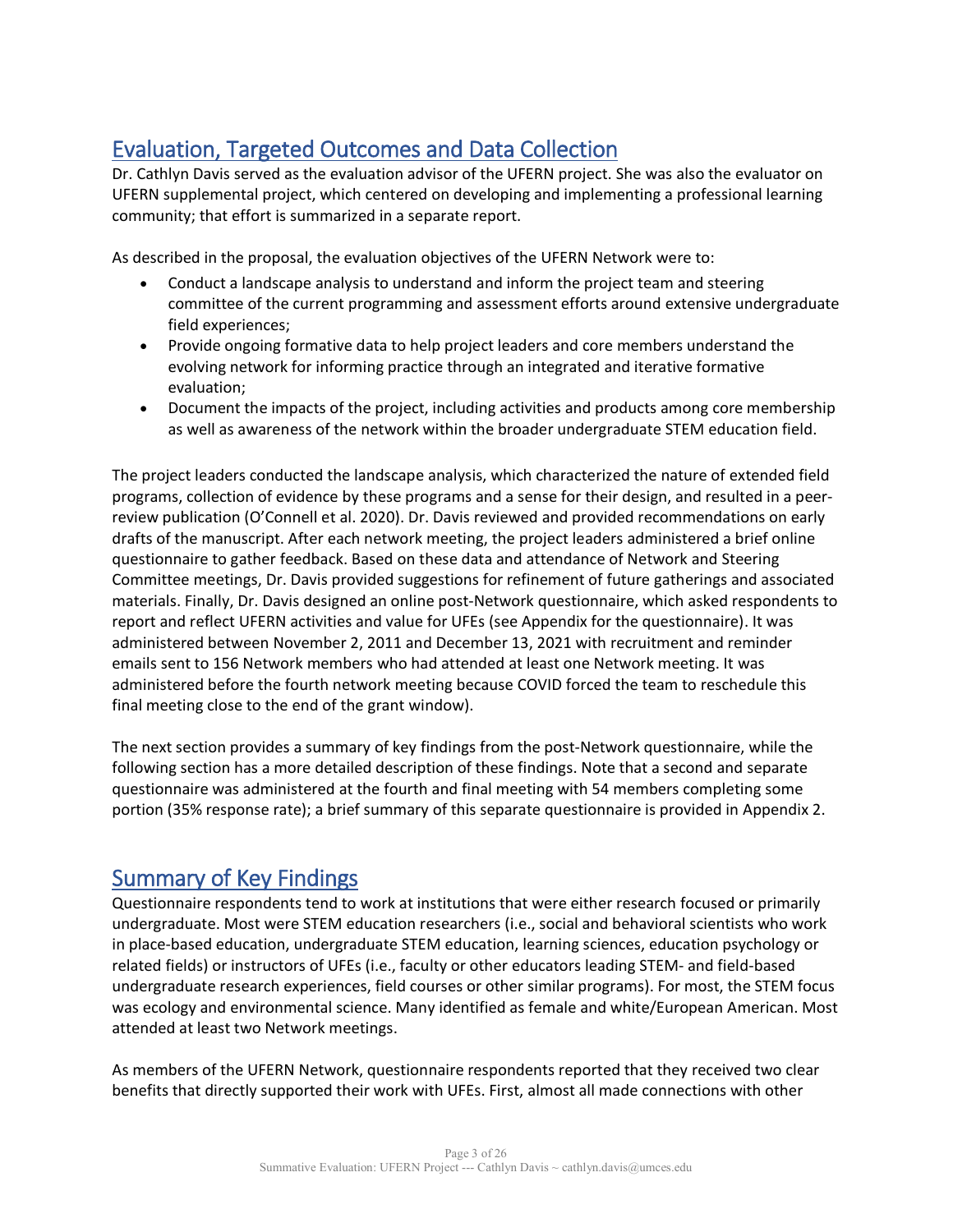members. The number of connections varied from just a few to over 20 but most were formed during their UFERN experience. Most of these connections centered around talking with other members during Network meetings but some also worked with and collaborated with other members on UFERN related activities. Second, respondents used and shared UFERN products to support themselves and others in their work related to UFEs. The most valuable products were the UFERN peer-reviewed articles, UFERN webinars, and the UFERN Framework.

Evidence of the impact of the UFERN experience is readily apparent in respondents' high rating of the value of the Network and tools. Many reported learning something new, thinking they could apply this new information, and actually applying it. This new learning included gains in understanding, skills, resources and ideas along with connections and dialogues to likeminded UFE professionals. For example, the UFERN Model helped respondents consider various elements as they developed/revised UFEs, such as outdoor constraints, safety, accessibility, and student contextual factors. Although preliminary, a few even reported positive impacts from these applications and dramatic changes in their thinking about UFEs.

Overall, questionnaire respondents praised many aspects of the UFERN Network, including the high quality of the resources and activities. Given these accolades, it is not a surprise that almost all indicated that they would remain involved in the UFERN Network beyond the funding period—particularly through continuing to use and share UFERN products and maintaining informal discussions with other UFERN members.

# Detailed Findings

The first section below provides a summary of 54 UFERN Network members who completed some or all portions of the questionnaire. The remaining sections provide other data on connections with other members, using and sharing UFERN products, value of UFERN experience, and ongoing UFERN involvement.

# Questionnaire respondents

About 80% of respondents worked at institutions that are research focused and/or primarily undergraduate (Table 1). The less common home institution types were Hispanic-serving (9%); community college, historically black college or university, and tribal college or university (each 3%); and Alaska Native or Native Hawaiian-Serving (2%).

|                                                  | <b>Percentage</b> | <b>Count</b>   |
|--------------------------------------------------|-------------------|----------------|
| <b>Research focused</b>                          | 52.31%            | 34             |
| <b>Primarily undergraduate</b>                   | 27.69%            | 18             |
| <b>Community college</b>                         | 3.08%             | $\overline{2}$ |
| <b>Historically black college or university</b>  | 3.08%             | $\overline{2}$ |
| <b>Hispanic-serving institution</b>              | 9.23%             | 6              |
| <b>Tribal college or university</b>              | 3.08%             | $\mathfrak{p}$ |
| <b>Alaska Native- or Native Hawaiian-Serving</b> | 1.54%             |                |
| <b>Institutions</b>                              |                   |                |
| <b>Total</b>                                     | 100%              | 65             |

#### Table 1: Respondents' home institution type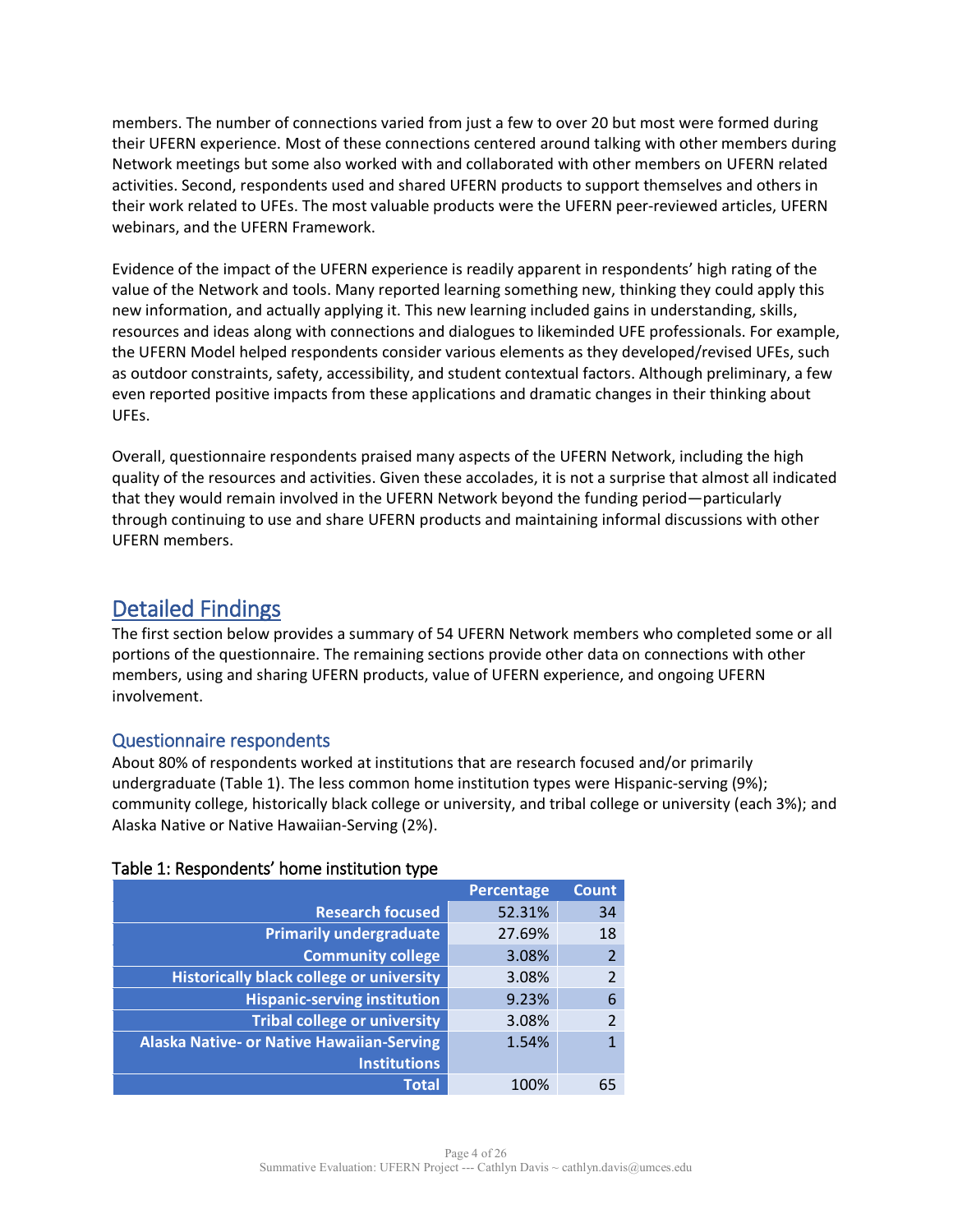As shown in Table 2, most respondents were STEM education researchers (33%) or instructors of undergraduate field courses, research experiences or other field learning program (35%). Some were also directors of undergraduate field programs (17%) and leaders of professional networks, associations or societies (15%). As shown in Table 3, just under half listed their disciplinary area as ecology/environmental science (26%) and biology (20%). Additional disciplinary areas were geology (13%) and oceanography, marine science and marine biology (12%), botany and plant science (5%), and atmospheric/climate science. Under "Other" (9%), they also listed geography, education, evolution, biology education research, and environmental studies.

## Table 2: Respondents' UFE Role

| <b>UFE Role</b>                                                                                         | %      | <b>Count</b> |
|---------------------------------------------------------------------------------------------------------|--------|--------------|
| An instructor of an undergraduate field course, research<br>experience, or other field learning program | 34.57% | 28           |
| A director of an undergraduate field learning program                                                   | 17.28% | 14           |
| A STEM education researcher                                                                             | 33.33% | 27           |
| A leader in a professional network, association, or society                                             | 14.81% | 12           |
| <b>Total</b>                                                                                            | 100%   | 81           |

#### Table 3: Respondents' disciplinary areas

|                                                   | %      | <b>Count</b>   |
|---------------------------------------------------|--------|----------------|
| <b>Atmospheric or Climate Science</b>             | 2.60%  |                |
| <b>Geology</b>                                    | 12.99% | 10             |
| <b>Oceanography/Marine Science/Marine Biology</b> | 11.69% | 9              |
| <b>Ecology &amp; Environmental Sciences</b>       | 36.36% | 28             |
| <b>Archaeology</b>                                | 1.30%  |                |
| <b>Biology</b>                                    | 20.78% | 16             |
| <b>Botany &amp; Plant Sciences</b>                | 5.19%  | $\overline{4}$ |
| Other (please list)                               | 9.09%  |                |
| <b>Total</b>                                      | 100%   |                |

About two-thirds of respondents stated that they identified as female with about a quarter identifying as male (Table 4). Eight percent selected "Other" or "prefer not to answer". As listed in Table 5, most respondents were white/European American (72%) with the rest identifying as or also as Latino(a)/Hispanic (9%), Asian American/Asian (2%), and Native American/American Indian/Alaskan Native (2%).

#### Table 4: Respondents' gender identity

|                                | %      | <b>Count</b> |
|--------------------------------|--------|--------------|
| Female                         | 66.00% | 33           |
| <b>Male</b>                    | 26.00% | 13           |
| <b>Transgender</b>             | 0.00%  |              |
| <b>Non-binary</b>              | 0.00%  |              |
| <b>Other (Please describe)</b> | 2.00%  |              |
| <b>Prefer not to answer</b>    | 6.00%  |              |
| <b>Total</b>                   | 100%   |              |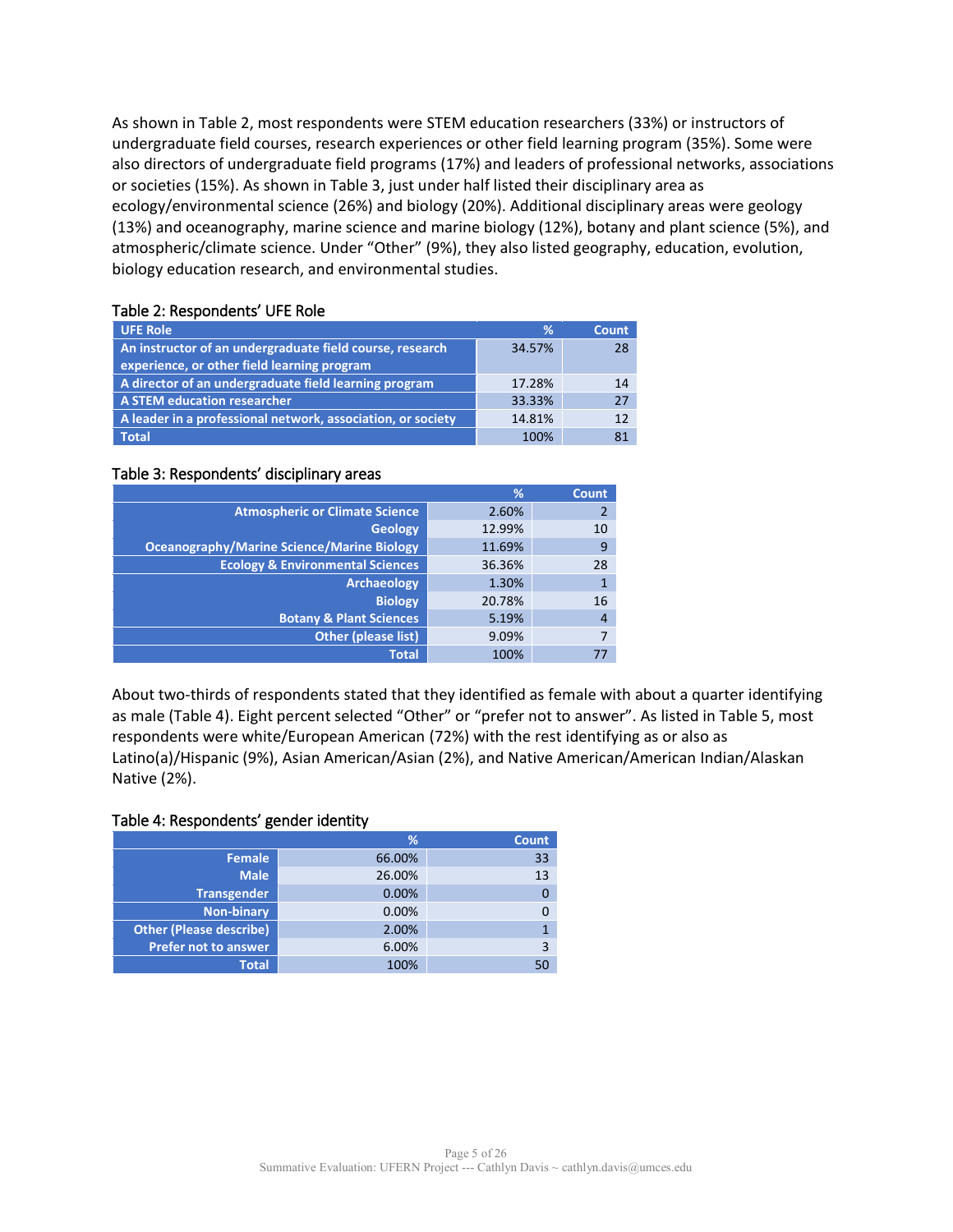#### **Table 5: Respondents' race/ethnicity**

|                                                  | %      | Count |
|--------------------------------------------------|--------|-------|
| <b>African American/Black or African descent</b> | 3.77%  |       |
| Asian American/Asian (East, South, Southeast)    | 1.89%  |       |
| <b>Hawaiian/Pacific Islander</b>                 | 0.00%  |       |
| Latino(a)/Hispanic                               | 9.43%  |       |
| Native American/American Indian/Alaskan Native   | 1.89%  |       |
| <b>Middle Eastern/Arab American</b>              | 0.00%  |       |
| <b>White/European American</b>                   | 71.70% | 38    |
| <b>Other (please describe)</b>                   | 0.00%  |       |
| <b>Prefer not to answer</b>                      | 11.32% | 6     |
| <b>Total</b>                                     | 100%   | 53    |

Just under a two-third of members attended one of the three UFERN Network meeting (60%) with 18% attending two of these, and 8% attending all three (Table 6). Twelve percent (6 members) reported that they did not attend any Network meetings, which was surprising as the questionnaire was sent to members who attended at least one UFERN Network; we assume that these members made an error in their response or were engaged in the Network in some other ways.

### Table 6: Respondents' attendance at UFERN Network meetings

|              | %      | <b>Count</b> |
|--------------|--------|--------------|
|              | 12.24% | ь            |
|              | 61.22% | 30           |
| 2            | 18.37% | 9            |
| ₹            | 8.16%  |              |
| <b>Total</b> | 100%   |              |

# Connections among UFERN members

All but one respondent made connections with other members during their UFERN experience (Table 7). Number of connections varied with about a third who had three or fewer connections, about a third who had four to nine connections, and about a third who had 10 or more connections. For about twothirds of members, most (24%) or all (40%) of these connections with other members were made during their UFERN participation (Table 8). For 13% and 15%, about half or only a few of these connections were made during their participation, respectively. Only about 8% did not make a new connection during the UFERN experience.

|              | %      | <b>Count</b>   |
|--------------|--------|----------------|
| <b>None</b>  | 1.85%  | 1              |
| 1            | 7.41%  | 4              |
| $2 - 3$      | 25.93% | 14             |
| $4 - 6$      | 14.81% | 8              |
| $7-9$        | 18.52% | 10             |
| $10 - 14$    | 7.41%  | 4              |
| 15-19        | 3.70%  | $\overline{2}$ |
| More than 20 | 20.37% | 11             |
| <b>Total</b> | 100%   | 54             |

#### Table 7: Number of connections made during UFERN Network involvement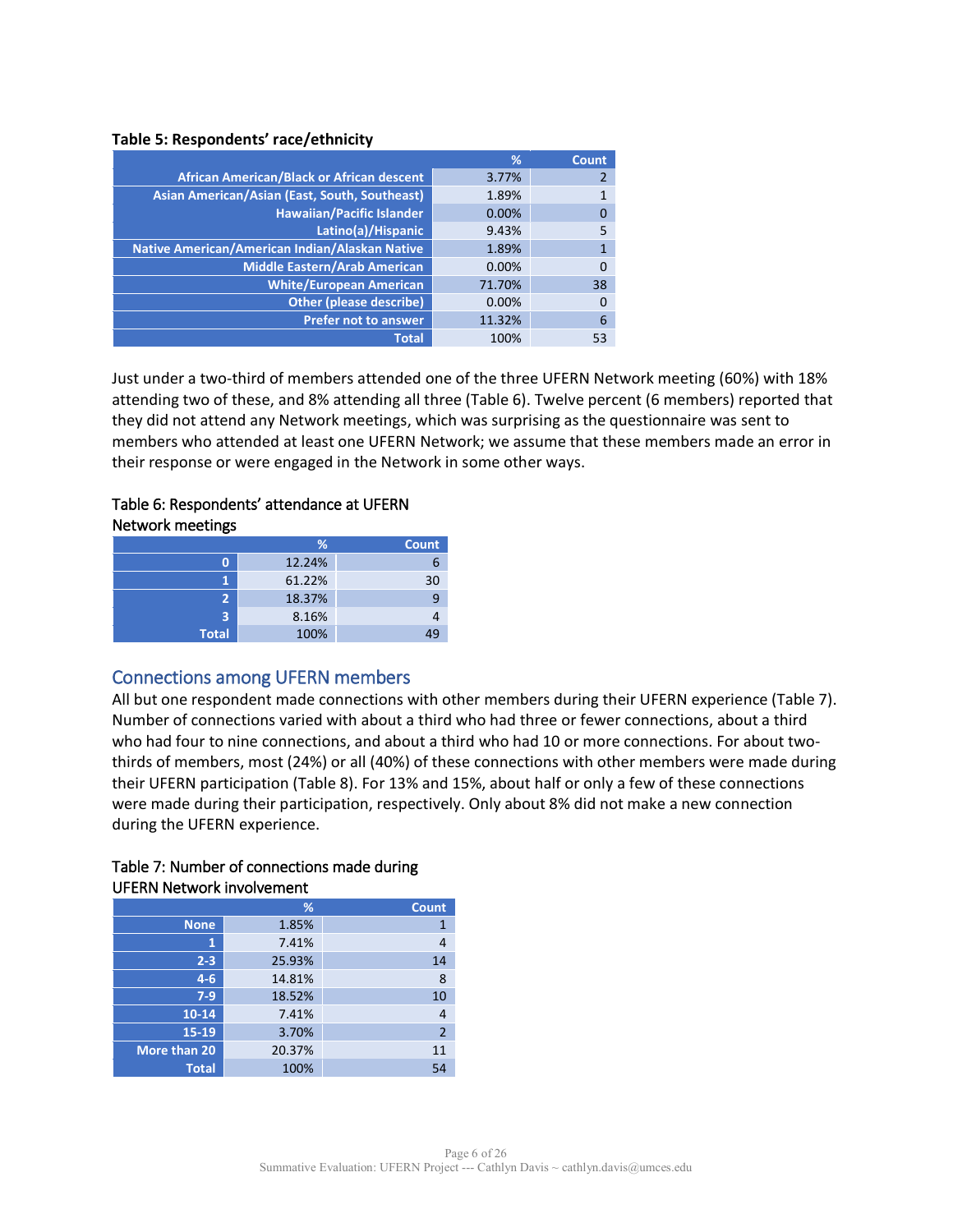#### Table 8: Number of connections from Table 7 that were made during the UFERN experience

|                   | %      | <b>Count</b> |
|-------------------|--------|--------------|
| <b>None</b>       | 7.41%  |              |
| A few             | 14.81% | 8            |
| <b>About half</b> | 12.96% |              |
| <b>Most</b>       | 24.07% | 13           |
| <b>All</b>        | 40.74% | 22           |
| <b>Total</b>      | 100%   | 54           |

There was also a lot of variation in terms of the type of connections (Table 9). Most common were the least in-depth connections that involved "talking" with other members (55%); specifically, talking with other members during network meetings (24%), outside of network meetings (19%), and to brainstorm on a UFERN product (12%) (Table 9). Somewhat common were moderately in-depth connections that involved "working" with other members (27%); specifically, working with other members to further brainstorm ideas (12%), on a UFERN committee (6%), and on a working group (6%). Least common were the most in-depth connections that involved "collaborating" (17%); specifically collaborating with other members to co-develop and complete a UFERN product (7%), to co-lead a UFERN Community Conversation, webinar, or "water cooler" chat (4%), and to represent UFERN at a conference or workshop (6%).

#### **Table 9: Type of UFERN connections among members**

|                                                                                         | %      | <b>Count</b> |
|-----------------------------------------------------------------------------------------|--------|--------------|
| Talked with other members about UFERN topics during UFERN network meetings              | 24.43% | 43           |
| Talked with other members about UFERN topics outside of UFERN network meetings          | 18.75% | 33           |
| Talked with other members to brainstorm ideas for a UFERN product (i.e., teaching       | 11.93% | 21           |
| resource, presentation, proposal, manuscript) during a UFERN network meeting            |        |              |
| Worked with other members to further brainstorm product ideas (i.e., teaching resource, | 11.93% | 21           |
| presentation, proposal, manuscript) outside of UFERN network meetings                   |        |              |
| Worked with other members on a UFERN committee (i.e., steering committee, network       | 6.25%  | 11           |
| organizing committee, sustainability committee)                                         |        |              |
| Worked with other members on a working group (e.g., mentoring, assessment, community    | 9.09%  | 16           |
| college, 'what is the field?' group)                                                    |        |              |
| Collaborated with other members to co-develop and complete a UFERN product (i.e.,       | 7.39%  | 13           |
| teaching resource, proposal, manuscript, report)                                        |        |              |
| Collaborated with other members to co-lead a UFERN Community Conversation, webinar,     | 3.98%  | 7            |
| or "water cooler chat"                                                                  |        |              |
| Collaborated with other members to represent UFERN by giving a conference or workshop   | 6.25%  | 11           |
| presentation                                                                            |        |              |
| <b>Total</b>                                                                            | 100%   | 176          |

#### Use and sharing of UFERN products

Respondents used the various UFERN products in their UFE efforts (Table 10). The most commonly used products were UFERN peer-reviewed products (23%) and UFERN webinars (20%). They also used the UFERN Model (15%) and non-UFERN articles and weblinks provided at the March 2021 meeting (14%). The least commonly used were the UFERN landscape study report, assessment tools table and PowerPoints from the March 2021 meeting (10% for each one).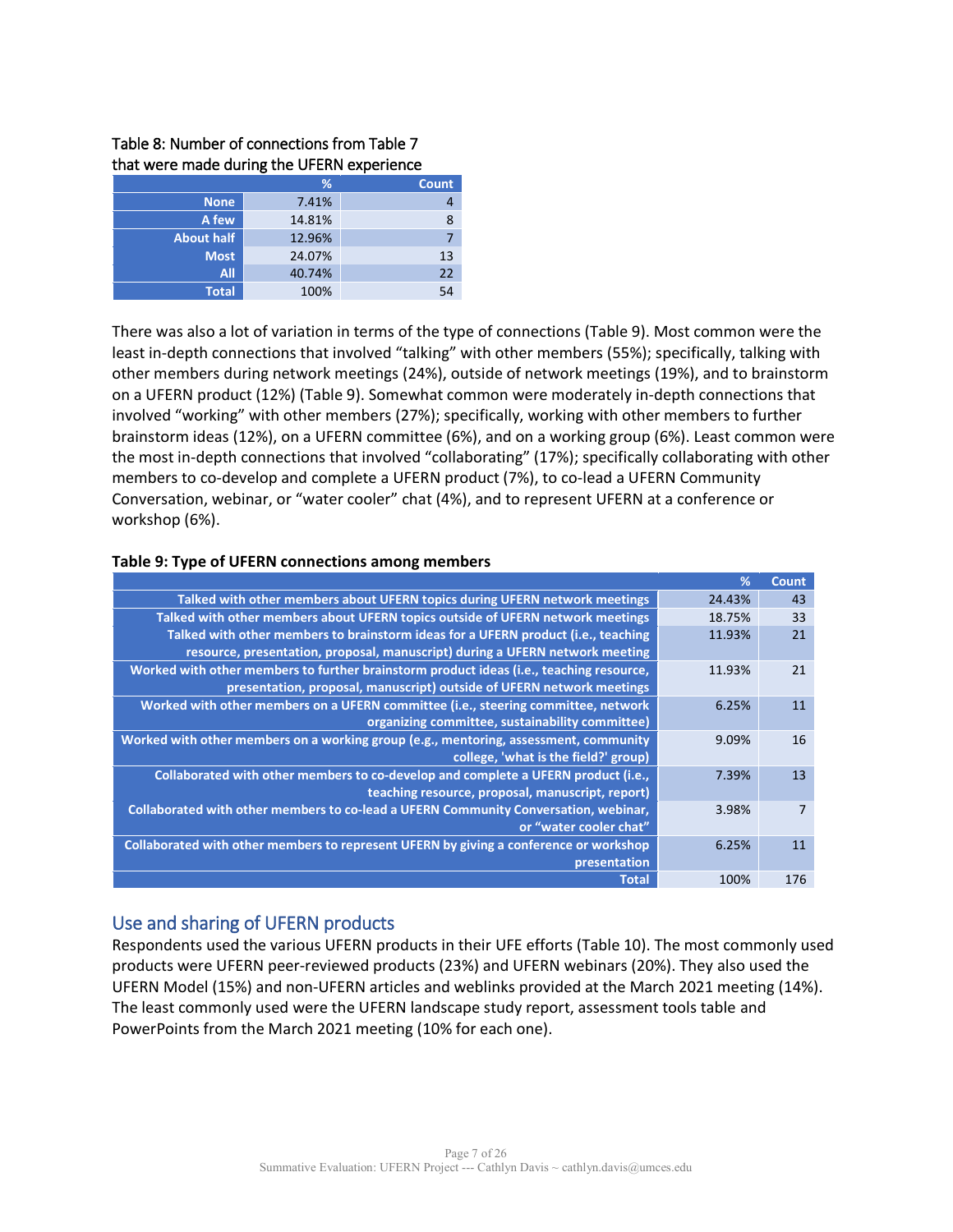|  |  | Table 10: UFERN products used and shared by members |
|--|--|-----------------------------------------------------|
|--|--|-----------------------------------------------------|

|                                                                    | Use in your work |       |        | <b>Shared with colleagues</b> |
|--------------------------------------------------------------------|------------------|-------|--------|-------------------------------|
|                                                                    | %                | Count | %      | Count                         |
| UFERN peer-review articles (see this link for a list of papers)    | 22.56%           | 30    | 26.67% | 24                            |
| <b>UFERN Landscape Study Report (see this link for the Report)</b> | 9.77%            | 13    | 10.00% | 9                             |
| UFERN Model (aka UFERN Framework) (See this link for a poster of   | 15.04%           | 20    | 21.11% | 19                            |
| the Model, which is now included in the O' Connell et al.          |                  |       |        |                               |
| article)                                                           |                  |       |        |                               |
| UFERN Table of Assessment Tools (see this link for the Table,      | 9.77%            | 13    | 11.11% | 10                            |
| which is now included in the Shortlidge et al. article)            |                  |       |        |                               |
| UFERN webinars (live or recorded) (see this link for recordings)   | 19.55%           | 26    | 15.56% | 14                            |
| <b>UFERN PowerPoints from March 2021 UFERN meeting (see this</b>   | 9.77%            | 13    | 5.56%  | 5                             |
| <b>link for PowerPoints)</b>                                       |                  |       |        |                               |
| Non-UFERN articles and weblinks shared at March 2021 UFERN         | 13.53%           | 18    | 10.00% | 9                             |
| meeting (see this link for articles/weblinks)                      |                  |       |        |                               |
| <b>Total</b>                                                       | 100%             | 133   | 100    | 90                            |

They also shared UFERN products, which followed a somewhat similar pattern as use. The most commonly shared products were the UFERN peer-reviewed articles (27%) and the UFERN Model (21%). They also shared the UFERN webinars (16%). They only infrequently shared non-UFERN articles and March 2021 weblinks, landscape study report, assessment tools table and March 2021 PowerPoints.

# Value of UFERN experience to members

Almost three-fourths of respondents rated the overall UFERN experience as high value (48%) to very high value (24%) in terms of connecting to likeminded professionals and fostering UFEs (Table 11). Twenty-two gave it medium value. Only eight percent gave it low value, and none gave it very low value. Similarly, a majority rated the UFERN tools as high value (46%) and very high value (22%). Again, 22% gave it medium value. Only 10% gave it low value (8%) and very low value (2%).

|                       | Overall value in connecting with others<br>in UFERN to collaborate on UFEs |       |        | <b>Overall value of UFERN tools to</b><br>improve work with UFEs |
|-----------------------|----------------------------------------------------------------------------|-------|--------|------------------------------------------------------------------|
|                       | %                                                                          | Count | ℅      | Count                                                            |
| <b>Very low value</b> | 0.00%                                                                      |       | 2.00%  |                                                                  |
| Low value             | 6.00%                                                                      | 3     | 8.00%  | 4                                                                |
| <b>Medium value</b>   | 22.00%                                                                     | 11    | 22.00% | 11                                                               |
| High value            | 48.00%                                                                     | 24    | 46.00% | 23                                                               |
| Very high value       | 24.00%                                                                     | 12    | 22.00% | 11                                                               |
| <b>Total</b>          | 100%                                                                       | 50    | 100%   | 50                                                               |

#### Table 11: Respondents' rating of value in connecting to others and tools within UFERN

We asked respondents to reflect on gains in the context of five types of values (Table 12). The most common were "immediate value" (learning something new about UFEs, 28%), "potential value" (learning something new that may be applied to work, 25%), and "applied value" (learning something new that was applied, 26%). Somewhat common were "realized value" (learning and applying something new and see a positive impact, 12%) and "reframed value" (learning something that dramatically changes thinking, 9%). The next five subsections describe examples of each type of value provided by respondents.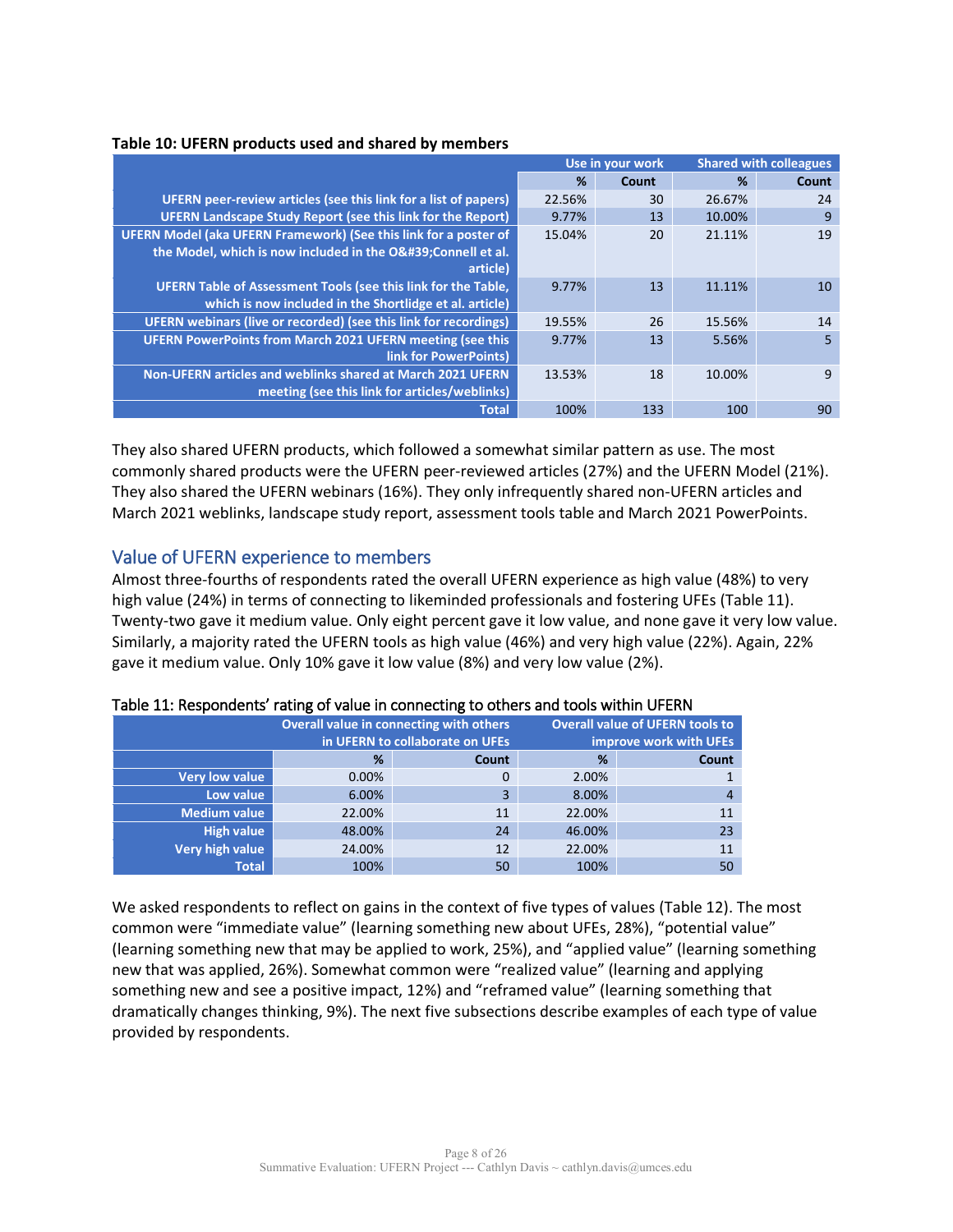| Table 12: Respondents' rating of five types of value with regard to the UFERN Network |  |  |  |  |
|---------------------------------------------------------------------------------------|--|--|--|--|
|---------------------------------------------------------------------------------------|--|--|--|--|

|                                                                                              | %      | <b>Count</b> |
|----------------------------------------------------------------------------------------------|--------|--------------|
| I learned something new about UFEs (immediate value)                                         | 28.45% | 33           |
| I learned something new about UFEs that I think can apply in my work (potential value)       | 25.00% | 29           |
| I learned something new about UFEs that I did apply in my work (applied value)               | 25.86% | 30           |
| I learned something new about UFEs that I applied in my work and saw a positive impact on my | 12.07% | 14           |
| students (realized value)                                                                    |        |              |
| I learned something new about UFEs that has dramatically changed how I think about and/or do | 8.62%  | 10           |
| this work (reframed value)                                                                   |        |              |
| <b>Total</b>                                                                                 | 100%   | 116          |

#### *Immediate value*

Questionnaire respondents gained immediate value through new understandings, skills, resources and ideas from the UFERN experience. Their examples of this value included learning about effective recruitment, mentoring and inclusivity. As one member noted,

*I learned something new about UFEs. I will strive to increase inclusivity in my UFEs and recognize the challenges some students have. I will also encourage more student input to strengthen the experience for all students and the instructor.*

Several pointed to benefits of connecting with and hearing from a community of likeminded professionals, such as these three:

> *Before I attended the UFERN conference I didn't know any other researchers who were studying UFE's. After attending, I learned that many researchers are (like me) interested in rigorously studying affective outcomes of UFE's and that we are all eager to contribute to the body of literature on UFE's so that we can understand and document their importance and value to the broader STEM education community.*

*I learned about the diverse offerings across institutions that I can refer students to seek out.*

*I think it is always useful to hear about other experiences which may lead to thinking about our programs differently.*

Another respondent echoed this benefit along with the value of understanding the theoretical foundations underlying effective UFE approaches: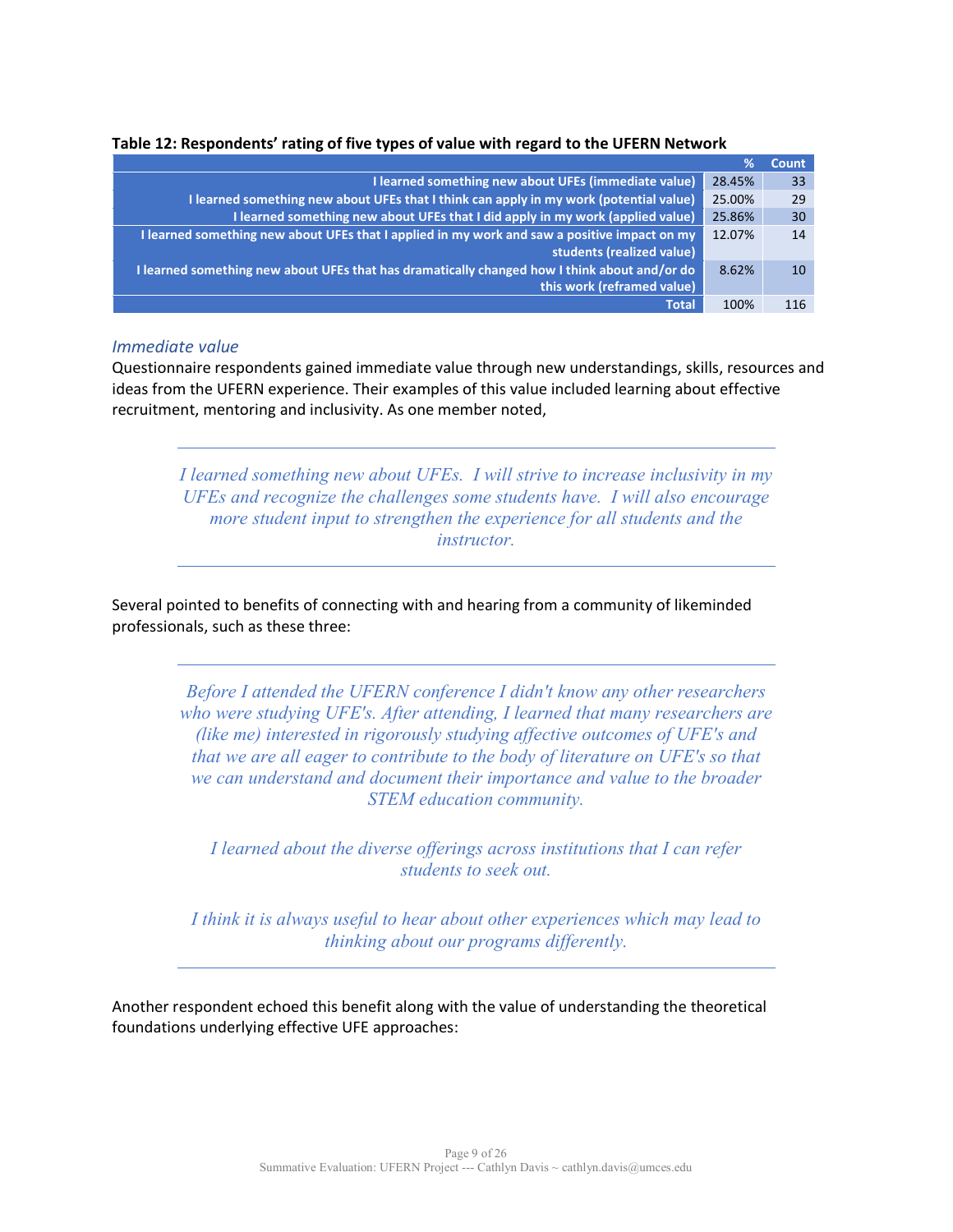*I learned a lot of new science being done on undergraduate field experiences. I've been attending the society for the advancement of biology education research (SABER) meetings for around 5 years now and, while I value that community, I felt like there were so many exciting areas for research in biology education surrounding undergraduate field experiences. I was happy to discover a vibrant community in UFERN where I learned a lot about the state of the field (and felt less alone in studying undergraduate field courses).*

Another member also highlighted gaining an appreciation for developing community among students in their UFE:

> *I learned the value of developing a sense of community and a sense of belonging with my undergraduate students during our undergraduate field experiences and saw a positive impact on them.*

Four members pointed to the value of tools, highlighting tools associated with engaging students in research experience and assessment. For example, one stated,

> *In working with the Assessment working group, I became aware of new assessment instruments that I can use in my field based courses.*

## *Potential value*

Respondents saw the potential to apply what they learned in UFERN to their UFEs. Some applied what they learned from other attendees, such as this example:

> *I learned something new that I can apply to my work. I chose this because at the workshops and webinar I learned what others were doing and was able to take pieces of it to apply to my own field courses. [H]aving a variety of information made it easier to apply pieces.*

Others pointed to presentations on effective practices that they planned to apply, as described in this example:

> *I also learned about the value of building in breaks and unstructured time during UFE's (something I intuitively understood and valued as a student, but as an instructor, I sometimes feel pressure to maximize the time spent in the field)-- I took home an important reminder from the conference that students*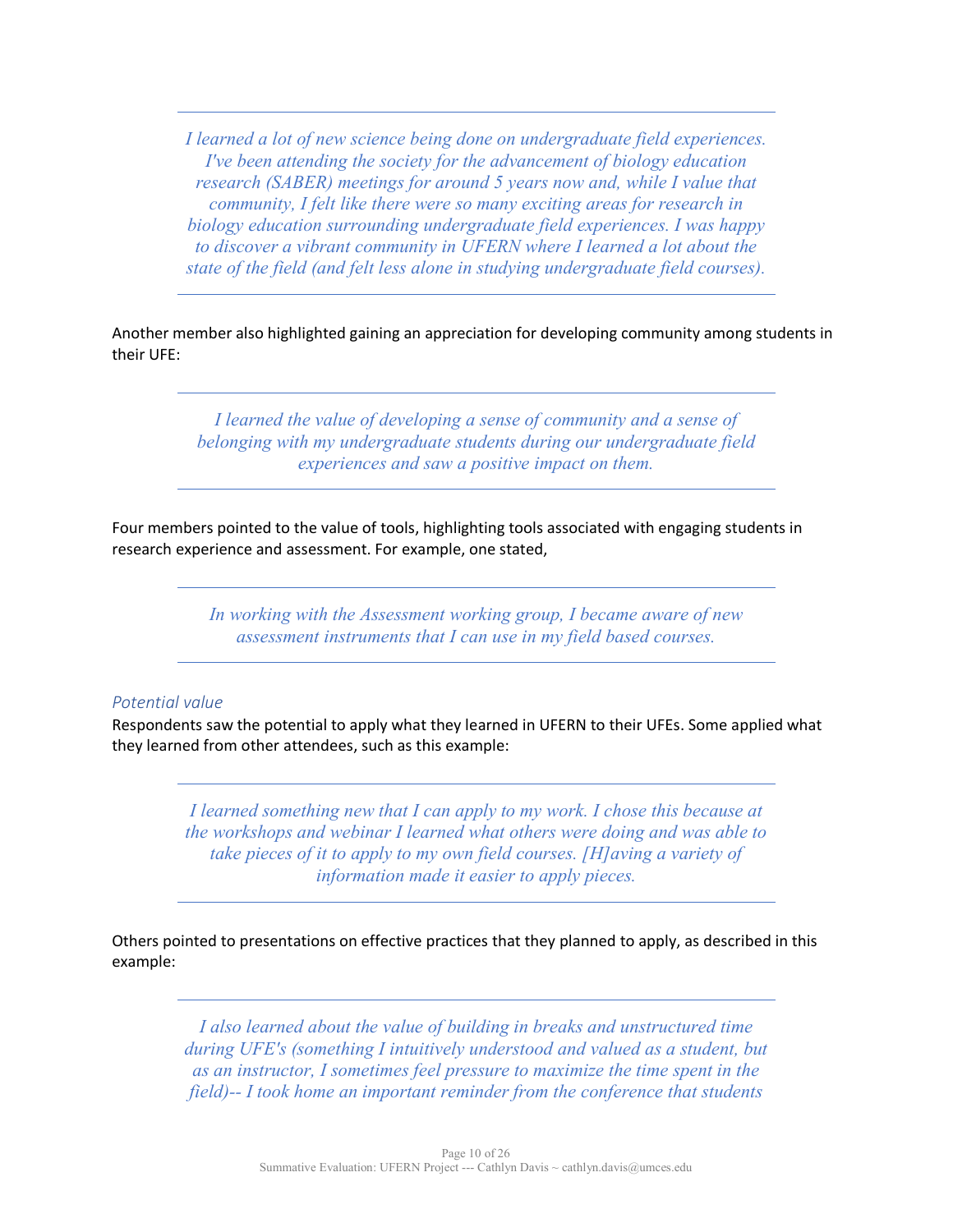*need breaks, and students value unstructured time in the field as much as structured 'lab' time.*

Two mentioned the potential use of UFERN resources in supporting UFEs and related activities, as described here:

> *I am the assistant director of a small field station and plan to use the UFERN framework when planning future UFEs.*

> *My work is on the fringe of undergraduate research experiences (I mentor an[sic] undergraduate internship and k-12 teacher research experiences) but the UFERN network offers resources that support this work and give me guidance in my overall role with LTER and our biological station.*

#### *Applied value*

Respondents highlighted applied value in the context of the field components of their experiences (e.g., outdoor constraints, safety, accessibility, student contextual factors) as illustrated in these examples:

> *I think the UFERN experience helped me focus on the field component of my course, and really how to emphasize that within the constraints of our semester, student demographic, and instructor dynamics. I think it is always useful to hear about other experiences which may lead to thinking about our programs differently*

*I have been working with our departmental faculty and staff to update our fieldwork health, safety, conduct, and well-being policies using materials and resources shared during the 2021 network meeting, particularly resources about safety and inclusion for students of color in the field*

*I'm in the process of developing more accessible field activities for a class where mobility is a barrier to participation (for someone in a wheelchair for example).*

*I learned much more about the student context factors and tried to bring some of that into a few small changes into my UFE this past summer, I can't wait to learn more and keep building on the experience for students*

*"Apply in my work"--Learned much more about the field context and the distinct aspects of field experience, which informed future iterations of surveys.*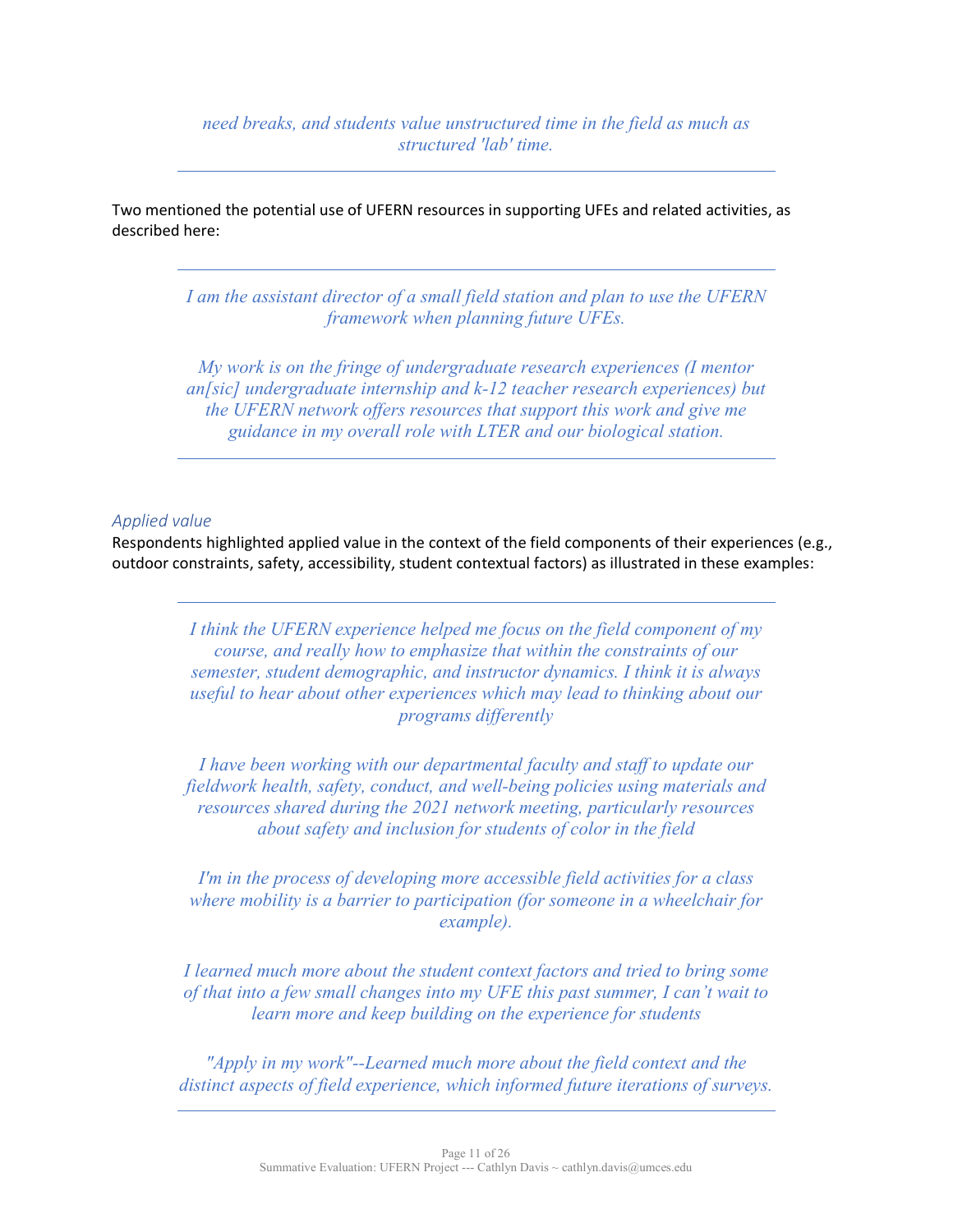Two respondents brought up assessment as an applied value, stating:

*The highest impact for me was the discussion of how to best assess changes made. This allowed me to more effectively tweek the different things I tried to the course to achieve the best learning outcomes.*

*"...that I applied in my work" UFERN showed me assessment tools and strategies that I hadn't used or considered. I found this very valuable. I also found the collaborations from UFERN participants to be very valuable.*

Given the pandemic, it is not a surprise that two respondents reflected on applications in the context of virtual offerings:

> *I was introduced to work on virtual sense of place that I immediately applied in my own work on in-person sense of place.*

> *Because I interacted with a person that taught me how to develop virtual field trips that could be useful during the pandemic and also had a wonderful discussion about how they can help inclusion in field work. I have not investigated the impact yet on my students.*

Respondents also reported applications beyond UFEs including other context:

*"I learned something new about UFEs and did apply in my work" would reference carrying some of the UFERN framework to other projects in which I am engaged. In other words, I found the UFERN approach useful in a[sic] different context (not a teaching situation, however).*

*I have shared articles and website links from UFERN members (e.g. Chris Atchinson, Nia Morales, Ajisha Alwin) with our instructional faculty as I ask them to make their classes more accessible for and accommodating of all students and with colleagues as we strive to make our website and promotional materials more welcoming for a diverse group of students.*

*I learned something new about UFEs that I did apply in my work". Participating in UFERN activities has introduced me to many new ideas about what UFEs look like, research from other disciplines that I was not previously aware of, and new ways to think about designing UFEs. I have directly applied this knowledge to ongoing research projects.*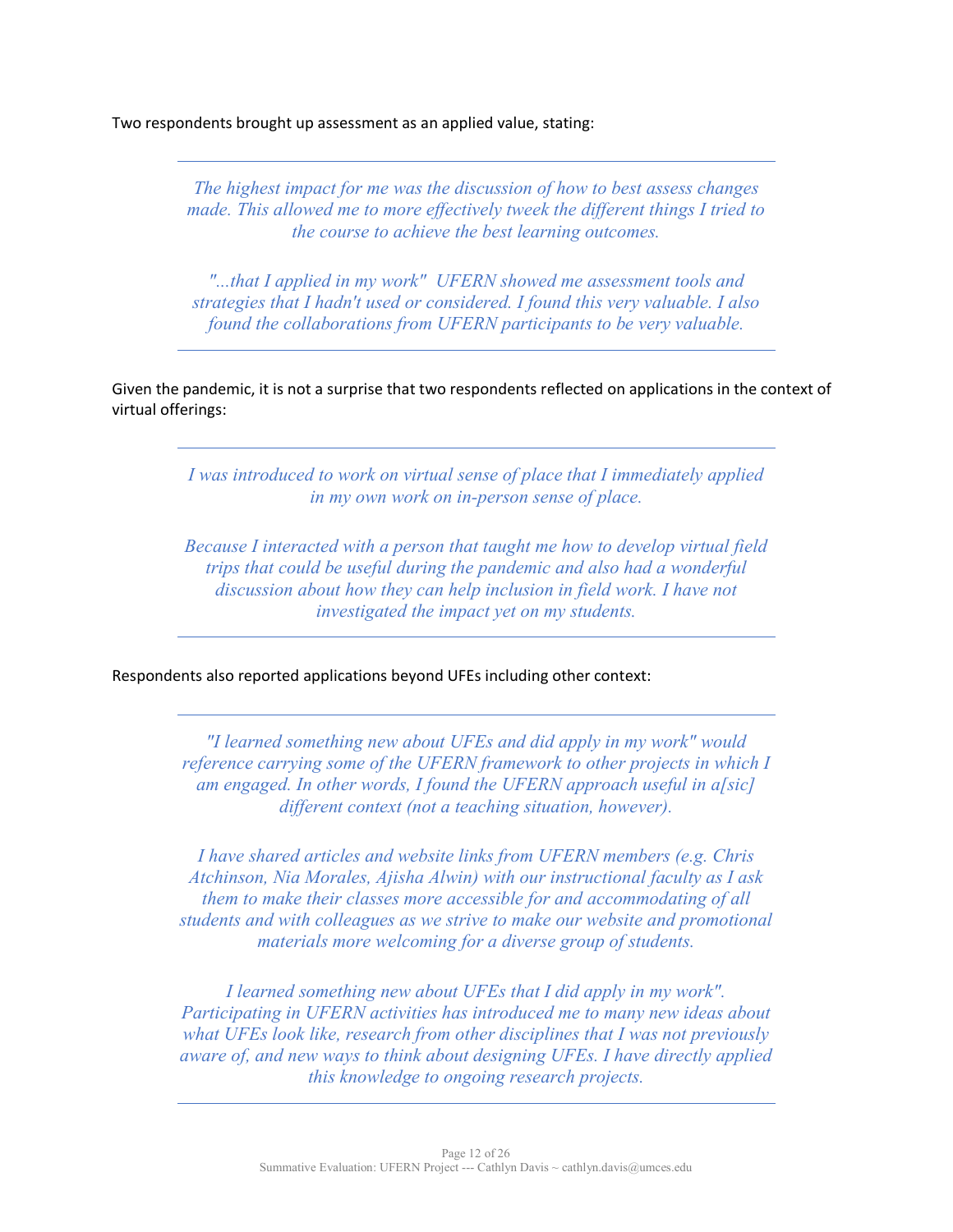#### *Realized value*

A few respondents saw positive impacts on students based on the changes to their UFEs. One remarked on students' reflections on learning, while another mentioned virtual UFEs:

*I had two different groups of undergraduate students and one graduate student involved in analyzing and synthesizing their learning into presentation for a UFERN meeting. The experience was invaluable for them to reflect on what they had learned, why it was important and how they could move forward. The graduate student actually changed MS graduate program from Immunology to Ecology as a result of his contacts with UFERN network.*

*I was able to learn about virtual field trips that I used during the pandemic but then had a discussion with the person that developed the methods about how to use them to be more inclusion. I have assess my students on the positive impact.*

A third pointed to impacts associated both with implementing and leveraging tools:

*I learned about the UFER[N] model for course design and also their assessment resources. Both were extremely valuable to me and also the RCN-UBE I lead. We have shared these materials with our network members (105 members) and have [had] UFERN leaders do webinars and come in the field with us. They have been tremendously supportive. We are extremely excited to leverage these UFERN tools to help us provide better UFE[s] and create more impact[ful] lessons. Personally, as a field ecologist interested in UFEs, working with Education scholars was extremely rewarding. I certainly hope we continue to collaborate with UFERN members in years to come.*

#### *Reframed value*

Several respondents indicated that the UFERN experience dramatically changed how they think about UFEs. One person explained this a bit more, stating, "I have expanded how I think about UFEs and who should be part of them."

#### Ongoing UFERN Involvement

Almost all respondents indicated that they would remain involved in UFERN beyond the funding period (97%). Most thought this involvement would primarily consist of using/sharing UFERN products and continuing informal discussions with other UFERN members (33% and 32%, respectively). Some offered to help organize future meetings (16%), while a few said they would help raise funds (6%), organize a journal club (2%) or being involved in "other" activities (7%). These other activities centered on collaboration---ongoing study of UFER and partnership building between UFERN and the Organization of Biological Field Stations. Additional activities aligned with the provided choices (i.e., using UFERN tools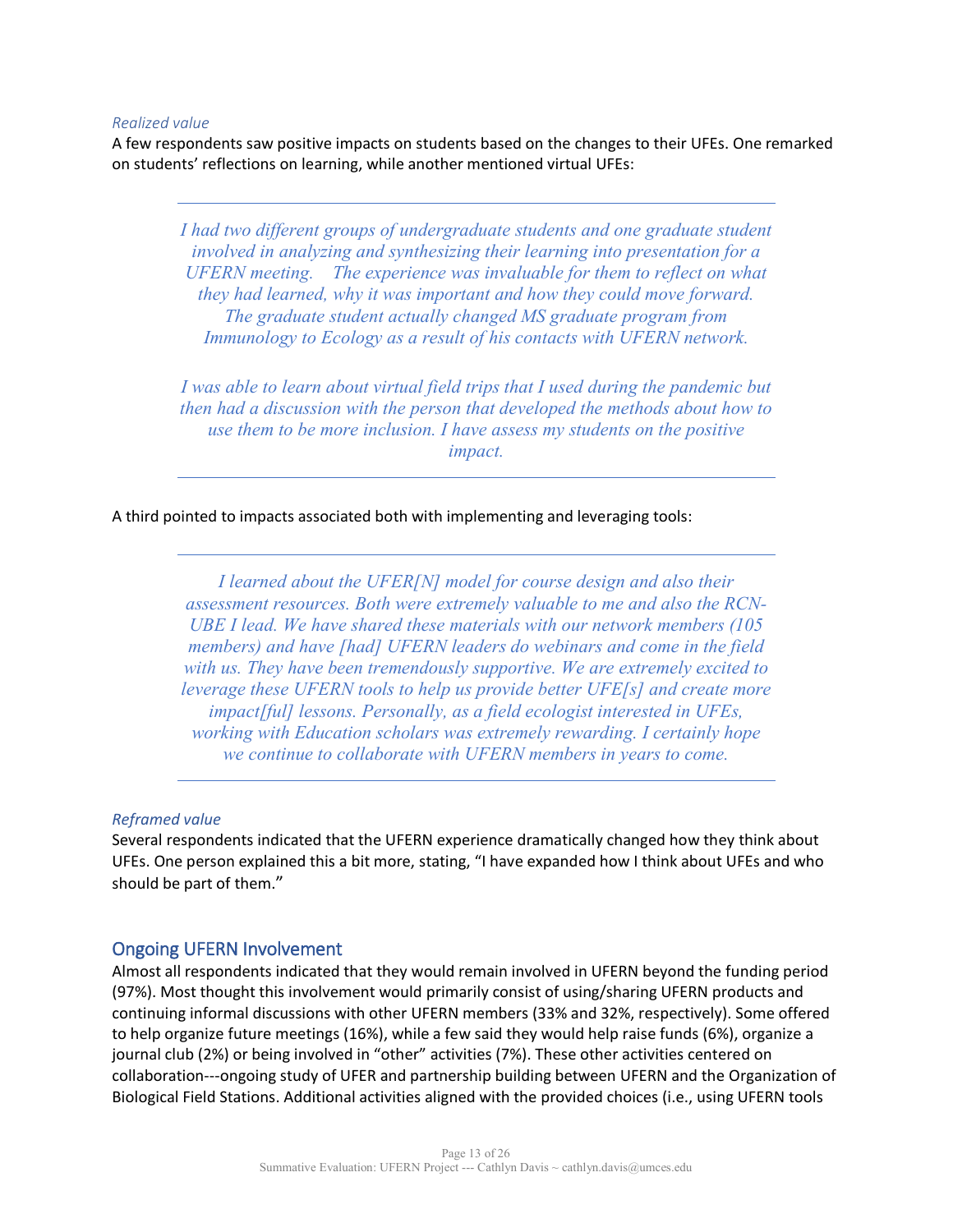to efforts within freshwater field studies and promote UFERN). Only three respondents of the 111 who answered this question state they would not remain involved in UFERN (one due to retirement and one due to a lack of available time).

|                                                               | %      | Count |
|---------------------------------------------------------------|--------|-------|
| <b>Help to raise funds</b>                                    | 6.31%  |       |
| <b>Help organize meetings</b>                                 | 16.22% | 18    |
| <b>Continue informal discussions with other UFERN members</b> | 32.43% | 36    |
| Use and share UFERN products                                  | 33.33% | 37    |
| Organize a journal club                                       | 1.80%  |       |
| Other (please describe)                                       | 7.21%  | 8     |
| I won't remain involved in UFERN                              | 2.70%  |       |
| <b>Total</b>                                                  | 100%   | 111   |

#### **Table 13: Respondents' interests in remaining involved in UFERN**

#### Final comments

In their final comments, respondents praised many aspects of UFERN and expressed excitement in continuing their collaboration with the Network. They highlighted the value of developing a deeper understanding of how people learn:

> *UFERN was a wonderful opportunity for students and myself to delve deeper into how people learn and apply ecological and environmental concepts.*

They highlighted the helpfulness of the resources as indicated by these two comments:

*Loved my experience with the UFERN PLC and found the guided home-works and group discussions invaluable to transforming my UFE!*

*I feel so fortunate to have "found" this network. It was an amazingly rich resource for my personal growth and knowledge and that of our field program.*

Finally, they highlighted the efficient and effective organization and delivery of the UFERN experience, as described by these two comments:

> *I only attended one UFERN meeting (I didn't know about it prior to that meeting) but it was the most thoughtfully organized and interactive virtual meeting that I've attended. I interacted with more UFE researchers and instructors that I ever have before, and felt welcome and included in the community. I left the meeting feeling like I could possibly continue to study UFE's (and teach them) and felt inspired to continue the work I am currently doing as a postdoc in my career. Seeing other researchers and field*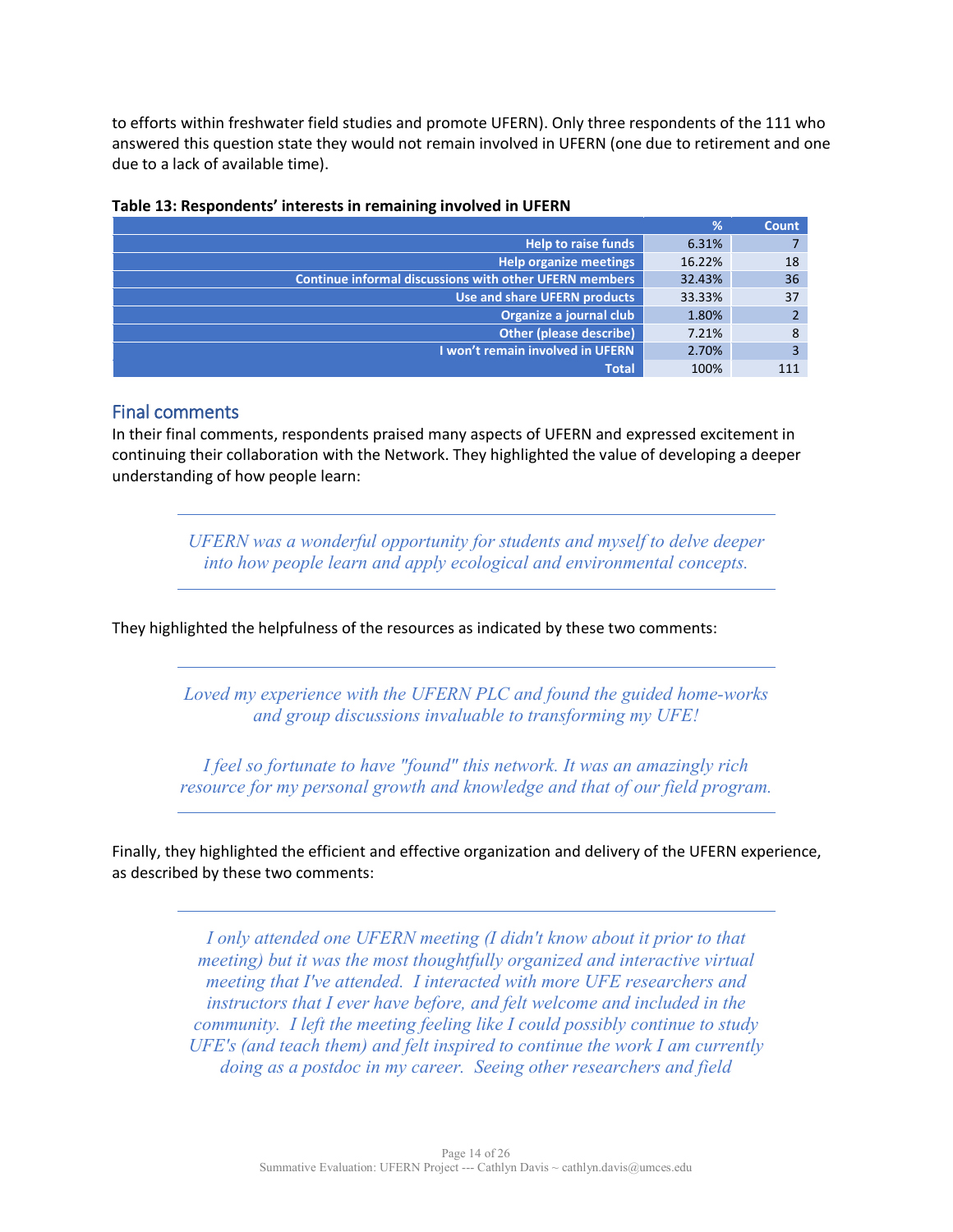*instructors doing what I am doing was inspiring, educational, and made me feel welcome-- I am very grateful for the time that I have been involved.*

*Having been to numerous virtual meetings and workshops over the past 18 months, the 2021 UFERN meeting was easily one of the best organized, collaborative, and most informative that I attended. I especially appreciated the cross-disciplinary focus and the opportunity to network with field instructors and education researchers from disciplines outside of my own.*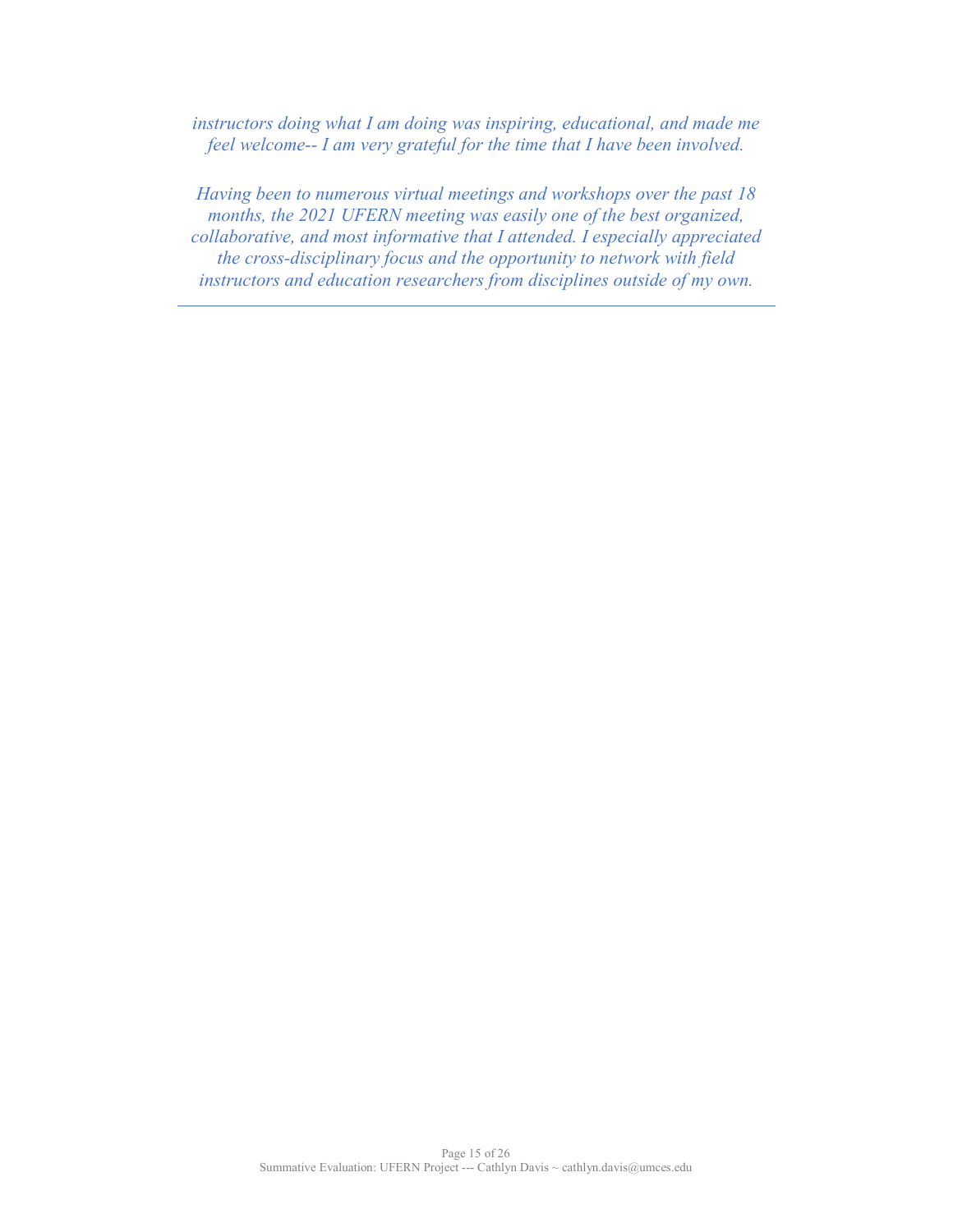# **References**

Morales, N., O'Connell, K. B., McNulty, S., Berkowitz, A., Bowser, G., Giamellaro, M., & Miriti, M. N. (2020). Promoting inclusion in ecological field experiences: Examining and overcoming barriers to a professional rite of passage. *The Bulletin of the Ecological Society of America*, *101*(4), e01742. <https://doi.org/10.1002/bes2.1742>

O'Connell, K., Hoke, K., Berkowitz, A., Branchaw, J., & Storksdieck, M. (2020). Undergraduate learning in the field: Designing experiences, assessing outcomes, and exploring future opportunities. *Journal of Geoscience Education*, *69*(4), 1-14. <https://doi.org/10.1080/10899995.2020.1779567>

Shortlidge, E. E., Jolley, A., Shaulskiy, S., Geraghty Ward, E., Lorentz, C. N., & O'Connell, K. (2021). A resource for understanding and evaluating outcomes of undergraduate field experiences. *Ecology and Evolution*, 1–22. <https://doi.org/10.1002/ece3.8241>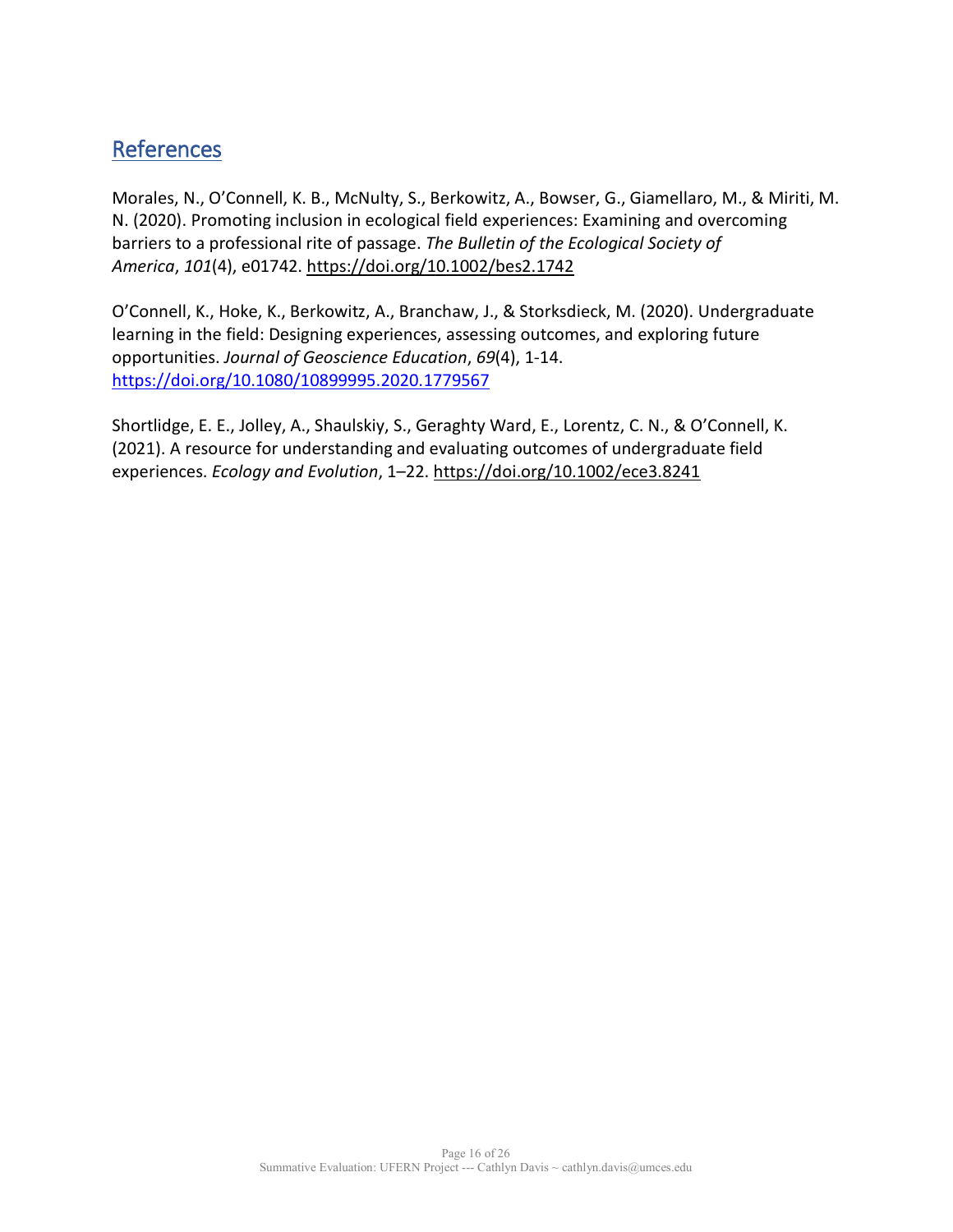# APPENDIX

# Appendix 1

#### **UFERN post questionnaire**

**Q1 Thank you for participating in UFERN. We are interested in understanding UFERN impacts on its members, which includes you! Thus, we ask you to complete this short questionnaire with your perspective and feedback by November 24.**

In this questionnaire we use the following terms:

**UFERN**: Undergraduate Field Experiences Research Network **UFE**: Undergraduate Field Experience **UFERN members:** Anyone who has participated in at least one UFERN network meeting prior to Nov 2021.

**UFERN connection**: Any dialogue or joint activity about UFERN-related topics between members

To protect your identity, I will be the only person who will see your individual responses, and I will only share a summary of responses with the UFERN team.

Thanks for taking the time! Cat Davis

#### \*\*\*\*\*\*\*\*\*\*\*\*\*\*\*\*\*\*\*\*

**Q2 About how many other members did you connect with while being involved in the UFERN Network? Recall we define "connection" as any dialogue or joint activity about UFERN-related topics between members.**

- $\bigcirc$  None (1)  $\bigcirc$  1 (2)  $\bigcirc$  2-3 (3)  $\bigcirc$  4-6 (4)
- $\bigcirc$  7-9 (5)
- $\bigcirc$  10-14 (6)
- $2$  15-19 (7)
- $\bigcirc$  More than 20 (8)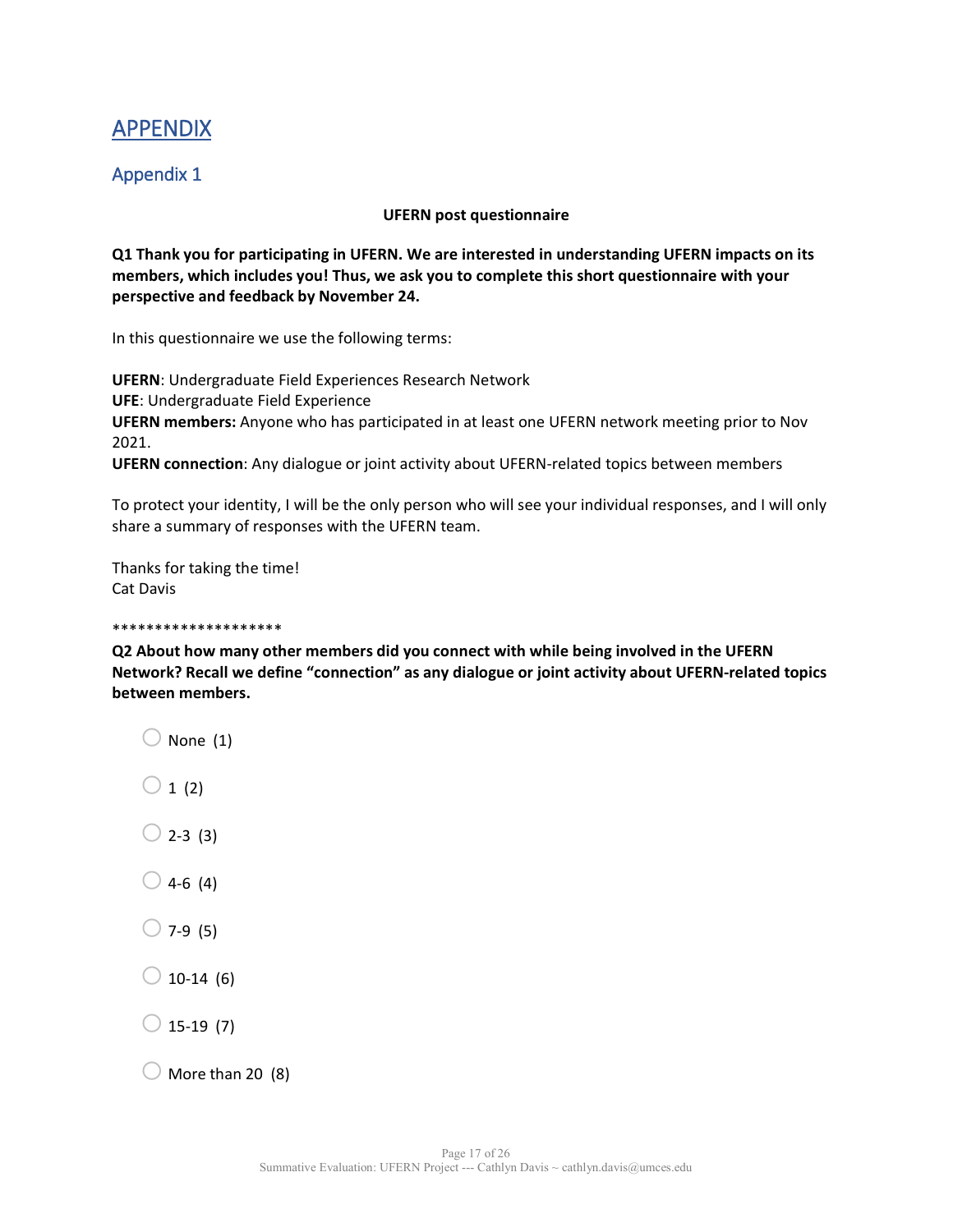**Q3 Of these, about how many were new connections made during your UFERN participation?**

 $)$  None (1)

 $\bigcirc$  A few (2)

 $\bigcirc$  About half (3)

Most (4)

 $\bigcirc$  All (5)

#### **Q4 What kinds of UFERN connections did you make with other members? Select all that apply.**

▢Talked with other members about UFERN topics *during* UFERN network meetings (1)

▢Talked with other members about UFERN topics *outside* of UFERN network meetings (2)

▢Talked with other members to brainstorm ideas for a UFERN product (i.e., teaching resource, presentation, proposal, manuscript) *during* a UFERN network meeting (3)

Worked with other members to further brainstorm product ideas (i.e., teaching resource, presentation, proposal, manuscript) *outside* of UFERN network meetings (4)

| Worked with other members on a UFERN committee (i.e., steering committee, network |  |
|-----------------------------------------------------------------------------------|--|
| organizing committee, sustainability committee) (5)                               |  |

| Worked with other members on a working group (e.g., mentoring, assessment, community |  |
|--------------------------------------------------------------------------------------|--|
|                                                                                      |  |
| college, 'what is the field?' group) (6)                                             |  |

Collaborated with other members to co-develop and complete a UFERN product (i.e., teaching resource, proposal, manuscript, report) (7)

| Collaborated with other members to co-lead a UFERN Community Conversation, webinar, or |
|----------------------------------------------------------------------------------------|
| "water cooler chat" (8)                                                                |

| Collaborated with other members to represent UFERN by giving a conference or workshop |  |
|---------------------------------------------------------------------------------------|--|
| presentation (9)                                                                      |  |

**Q5 Select the UFERN products that you have used in your own work. Select all that apply.**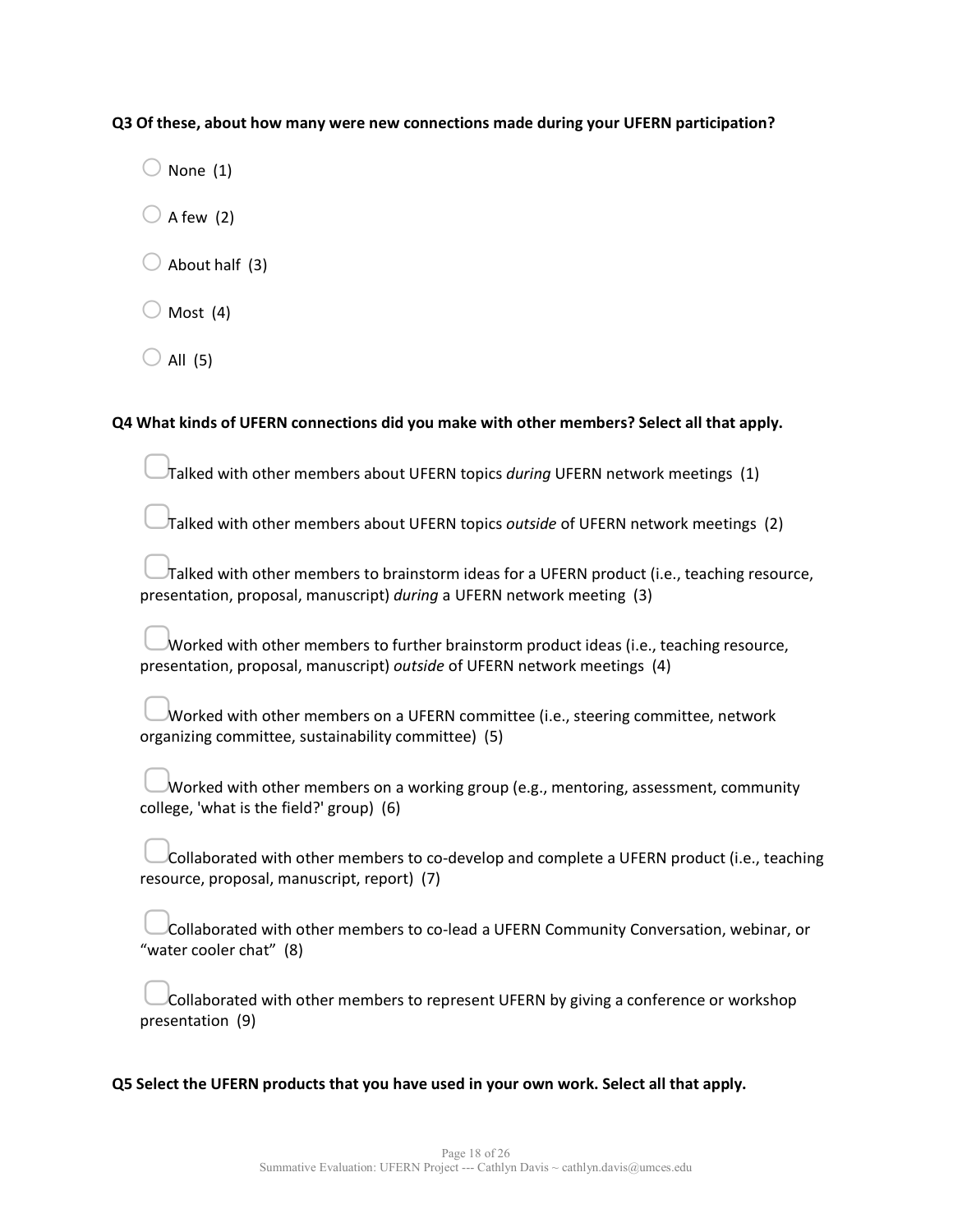UFERN peer-review articles (see this link for a list of papers)  $(1)$ 

▢UFERN Landscape Study Report (see this link for the Report) (2)

UFERN Model (aka UFERN Framework) (See this link for a poster of the Model, which is now included in the O'Connell *et al*. article) (3)

▢UFERN Table of Assessment Tools (see this link for the Table, which is now included in the Shortlidge *et al.* article) (4)

▢UFERN webinars (live or recorded) (see this link for recordings) (5)

▢UFERN powerpoints from March 2021 UFERN meeting (see this link for powerpoints) (6)

Non-UFERN articles and weblinks shared at March 2021 UFERN meeting (see this link for articles/weblinks) (7)

#### **Q6 Select the UFERN products that you have shared with colleagues. Select all that apply.**

UFERN peer-review articles (see this link for a list of papers)  $(1)$ 

UFERN Landscape Study Report (see this link for the Report) (2)

UFERN Model (aka UFERN Framework) (See this link for a poster of the Model, which is now included in the O'Connell et al. article) (3)

| UFERN Table of Assessment Tools (see this link for the Table, which is now included in the |
|--------------------------------------------------------------------------------------------|
| Shortlidge et al. article) (4)                                                             |

UFERN webinars (live or recorded) (see this link for recordings) (5)

UFERN powerpoints from March 2021 UFERN meeting (see this link for powerpoints) (6)

Non-UFERN articles and weblinks shared at March 2021 UFERN meeting (see this link for articles/weblinks) (7)

**Q7 What was the overall value of UFERN in connecting you with other professionals to collaborate on fostering effective UFEs? Recall we define UFE as undergraduate field experience.**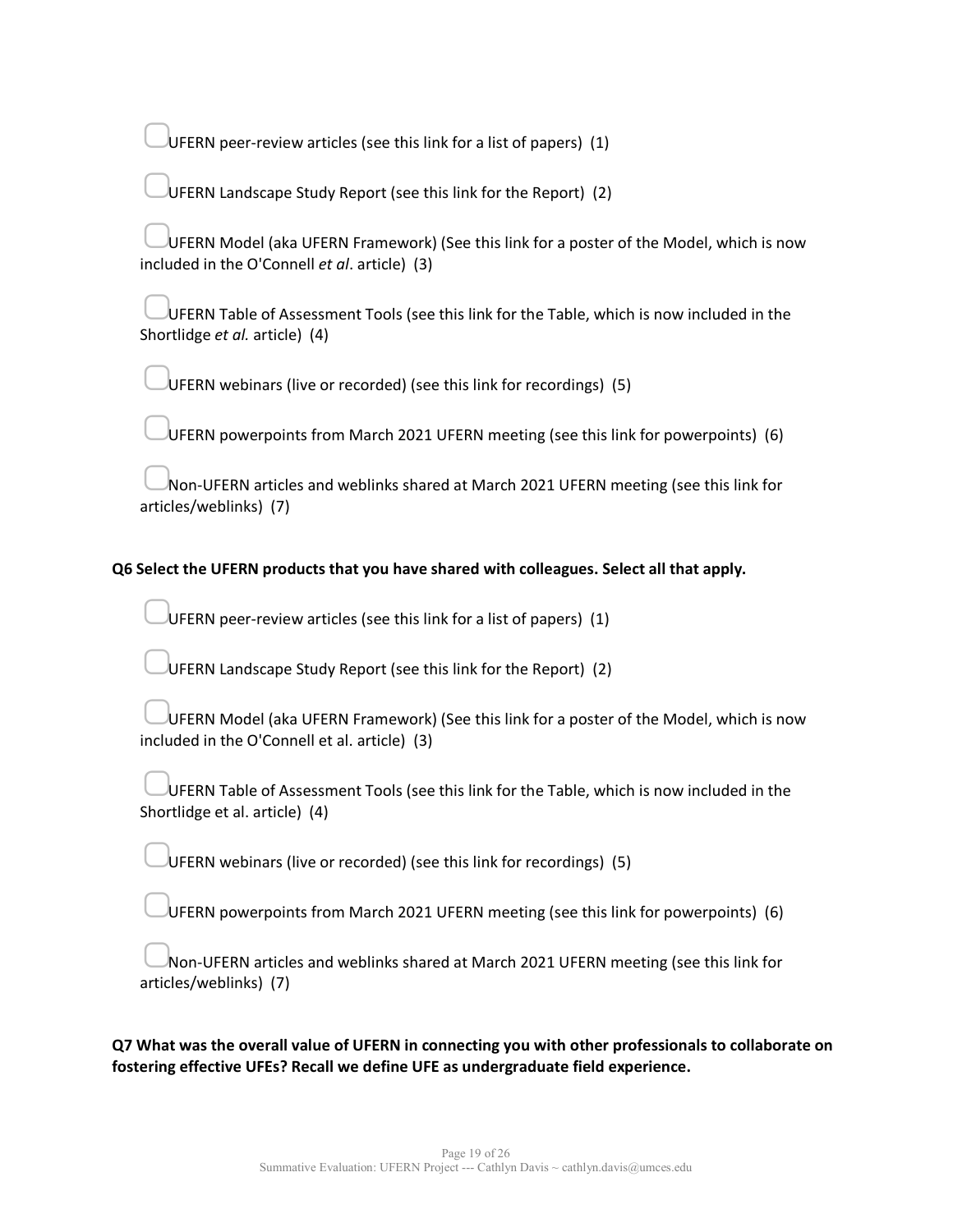$\bigcirc$  Very low value (1)

 $\bigcirc$  Low value (2)

Medium value (3)

High value (4)

| $\bigcirc$ Very high value (5) |
|--------------------------------|
|                                |

#### **Q8 What was the overall value of UFERN in providing you with tools (i.e., new knowledge, skills and/or resources) to improve your work around UFEs?**

| $\bigcirc$ Very low value (1) |  |
|-------------------------------|--|
|-------------------------------|--|

 $\bigcirc$  Low value (2)

Medium value (3)

High value (4)

 $\bigcirc$  Very high value (5)

**Q9 What specific value have you gained from participating in UFERN in terms of UFEs? Select all that apply.**

| Learned something new about UFEs $(1)$ |  |
|----------------------------------------|--|
|                                        |  |

I learned something new about UFEs that I think can apply in my work (2)

I learned something new about UFEs that I did apply in my work (3)

| learned something new about UFEs that I applied in my work and saw a positive impact on my |
|--------------------------------------------------------------------------------------------|
| students (4)                                                                               |

I learned something new about UFEs that has dramatically changed how I think about and/or do this work (5)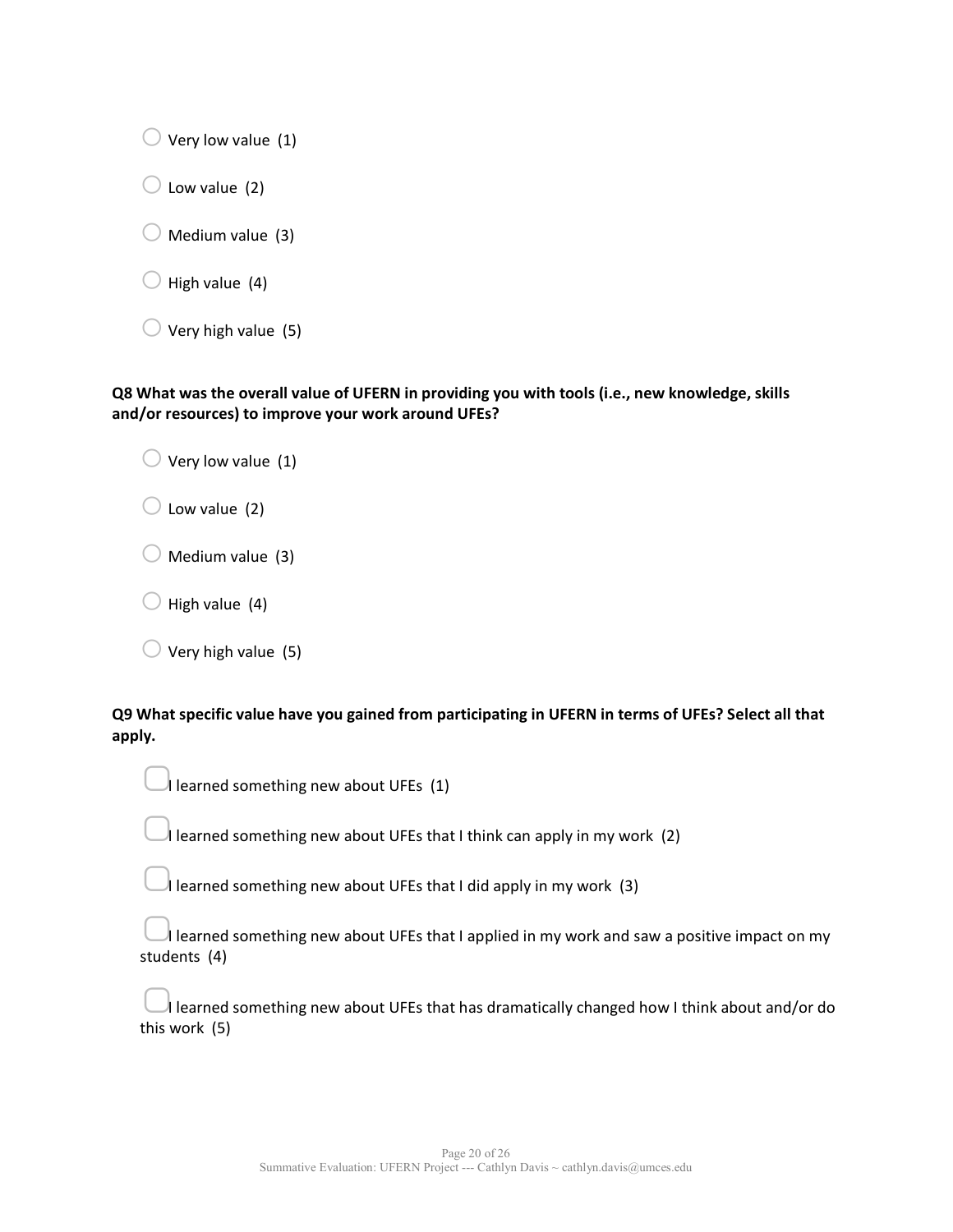**Q10 Pick one of the value statements that you selected in the previous question ("I learned something new about UFEs ..."), and briefly explain why you chose this statement.**

|  |  |  | _________ |  |  |
|--|--|--|-----------|--|--|
|  |  |  |           |  |  |
|  |  |  |           |  |  |
|  |  |  |           |  |  |
|  |  |  |           |  |  |
|  |  |  |           |  |  |

**Q11 UFERN's NSF funding ends by March 31, 2022. How do you see yourself involved with UFERN moving forward? Select all that apply.**

| Help to raise funds (1)                                    |
|------------------------------------------------------------|
| Help organize meetings (2)                                 |
| Continue informal discussions with other UFERN members (3) |
| Use and share UFERN products (4)                           |
| Organize a journal club (5)                                |
| Other (please describe) (6)                                |
| won't remain involved in UFERN (7)                         |

**Q12 How many UFERN Network meetings did you attend? These meetings were on April 30 - May 2nd, 2018 (Kellogg Biological Station), October 15 - 18 (H.J. Andrews Experimental Forest), and March 1 - 5, 2021 (virtual).**

 $\bigcirc$  0 (1)  $\bigcirc$  1 (2)  $\bigcirc$  2 (3)  $\bigcirc$  3 (4)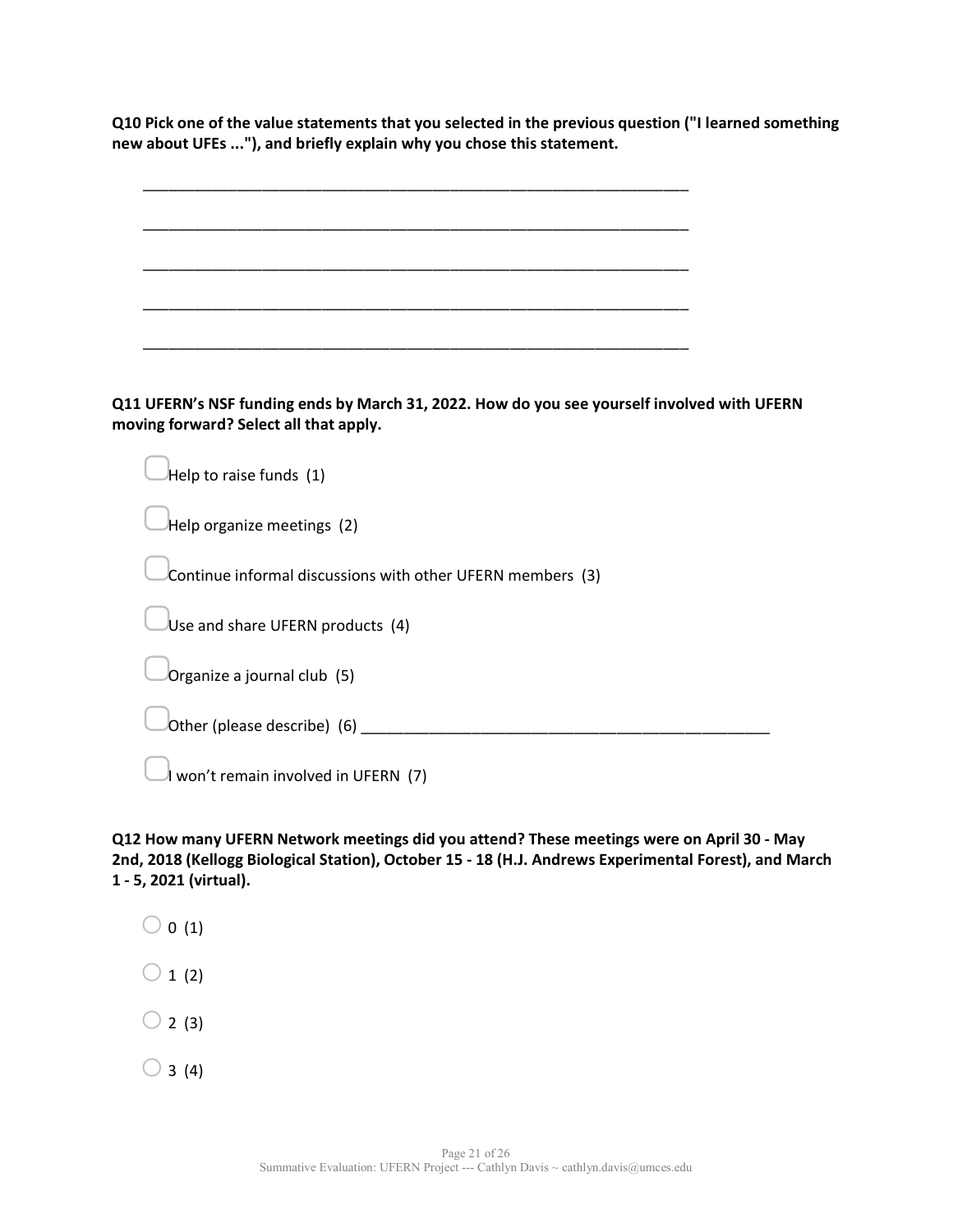#### **Q13 What is your role in UFEs? Select all that apply**

An instructor of an undergraduate field course, research experience, or other field learning program (1)

A director of an undergraduate field learning program  $(2)$ 

A STEM education researcher (3)

A leader in a professional network, association, or society  $(4)$ 

### **Q14 What is your disciplinary area(s)? Select all that apply**

Atmospheric or Climate Science (1)

Geology (2)

▢Oceanography/Marine Science/Marine Biology (3)

▢Ecology & Environmental Sciences (4)

▢Archaeology (5)

Biology (6)

▢Botany & Plant Sciences (7)

Other (please list)  $(8)$ 

## **Q15 What type is your home institution? Select all that apply.**

▢Research focused (1)

▢Primarily undergraduate (2)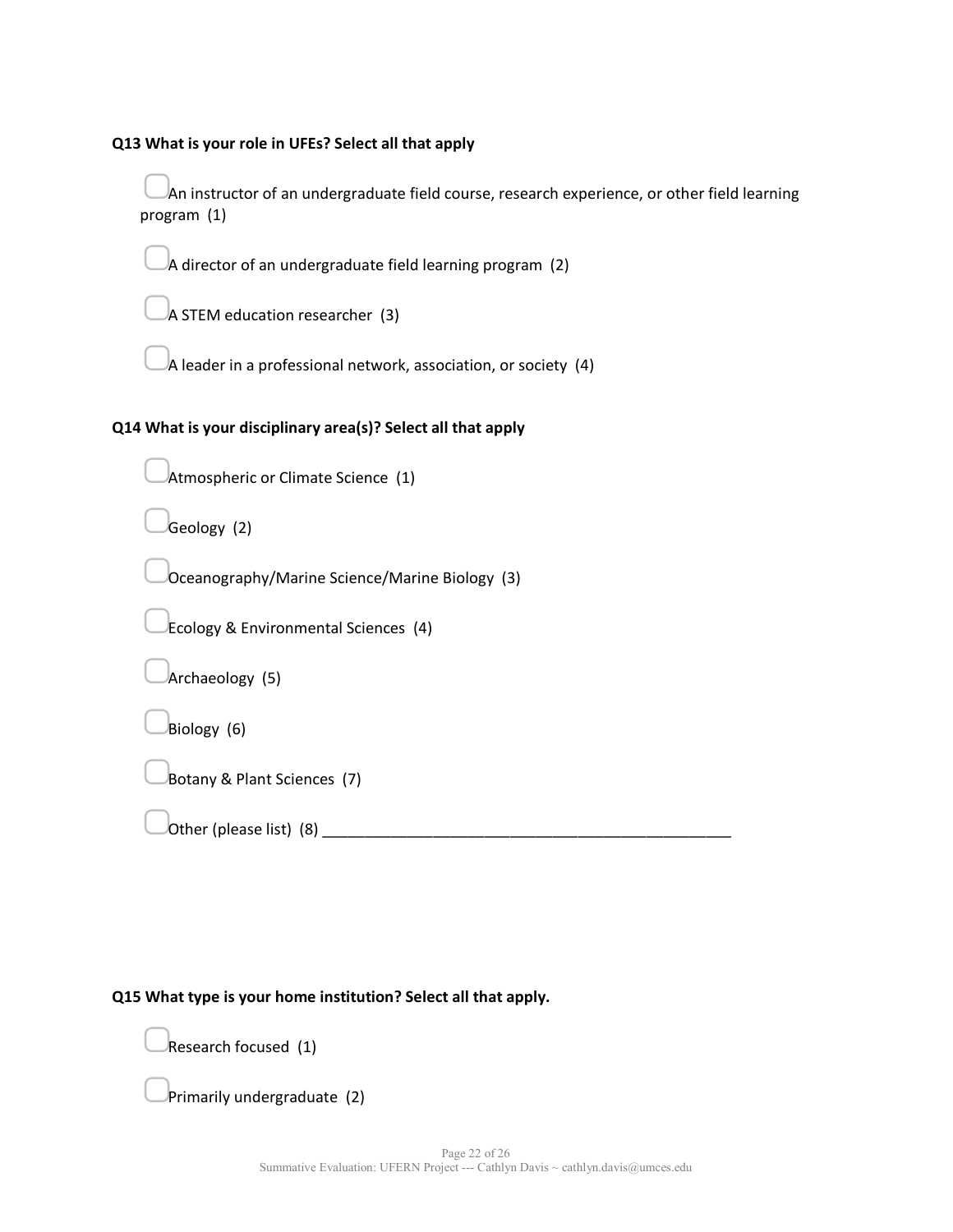Community college (3)

Historically black college or university (4)

▢Hispanic-serving institution (5)

 $\overline{\sigma}$ Tribal college or university (6)

 $\lambda$ laska Native- or Native Hawaiian-Serving Institutions (7)

**Q16 Which of the following best describes your gender identity. Select all that apply.**

▢Female (1) Male (2) ▢Transgender (3) ▢Non-binary (4) ▢Other (Please describe) (5) \_\_\_\_\_\_\_\_\_\_\_\_\_\_\_\_\_\_\_\_\_\_\_\_\_\_\_\_\_\_\_\_\_\_\_\_\_\_\_\_\_\_\_\_\_\_\_\_ Prefer not to answer (6)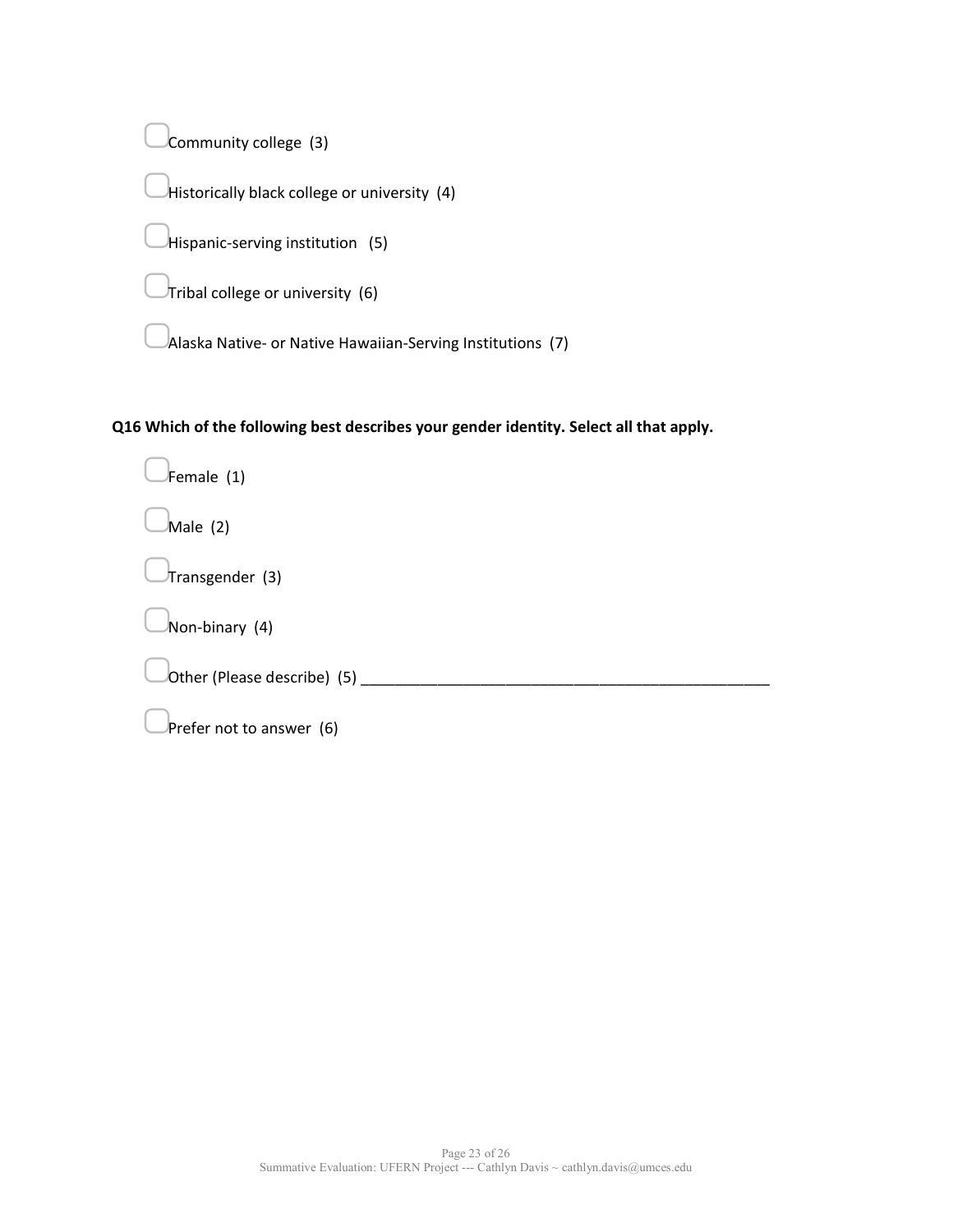**Q17 What is your race/ethnicity? Please select all that apply.**

▢African American/Black or African descent (1)

▢Asian American/Asian (East, South, Southeast) (2)

▢Hawaiian/Pacific Islander (3)

▢Latino(a)/Hispanic (4)

▢Native American/American Indian/Alaskan Native (5)

\_\_\_\_\_\_\_\_\_\_\_\_\_\_\_\_\_\_\_\_\_\_\_\_\_\_\_\_\_\_\_\_\_\_\_\_\_\_\_\_\_\_\_\_\_\_\_\_\_\_\_\_\_\_\_\_\_\_\_\_\_\_\_\_

\_\_\_\_\_\_\_\_\_\_\_\_\_\_\_\_\_\_\_\_\_\_\_\_\_\_\_\_\_\_\_\_\_\_\_\_\_\_\_\_\_\_\_\_\_\_\_\_\_\_\_\_\_\_\_\_\_\_\_\_\_\_\_\_

\_\_\_\_\_\_\_\_\_\_\_\_\_\_\_\_\_\_\_\_\_\_\_\_\_\_\_\_\_\_\_\_\_\_\_\_\_\_\_\_\_\_\_\_\_\_\_\_\_\_\_\_\_\_\_\_\_\_\_\_\_\_\_\_

\_\_\_\_\_\_\_\_\_\_\_\_\_\_\_\_\_\_\_\_\_\_\_\_\_\_\_\_\_\_\_\_\_\_\_\_\_\_\_\_\_\_\_\_\_\_\_\_\_\_\_\_\_\_\_\_\_\_\_\_\_\_\_\_

\_\_\_\_\_\_\_\_\_\_\_\_\_\_\_\_\_\_\_\_\_\_\_\_\_\_\_\_\_\_\_\_\_\_\_\_\_\_\_\_\_\_\_\_\_\_\_\_\_\_\_\_\_\_\_\_\_\_\_\_\_\_\_\_

▢Middle Eastern/Arab American (6)

▢White/European American (7)

Other (please describe)  $(8)$ 

Prefer not to answer (9)

#### **Q18 Is there anything else you would like to add?**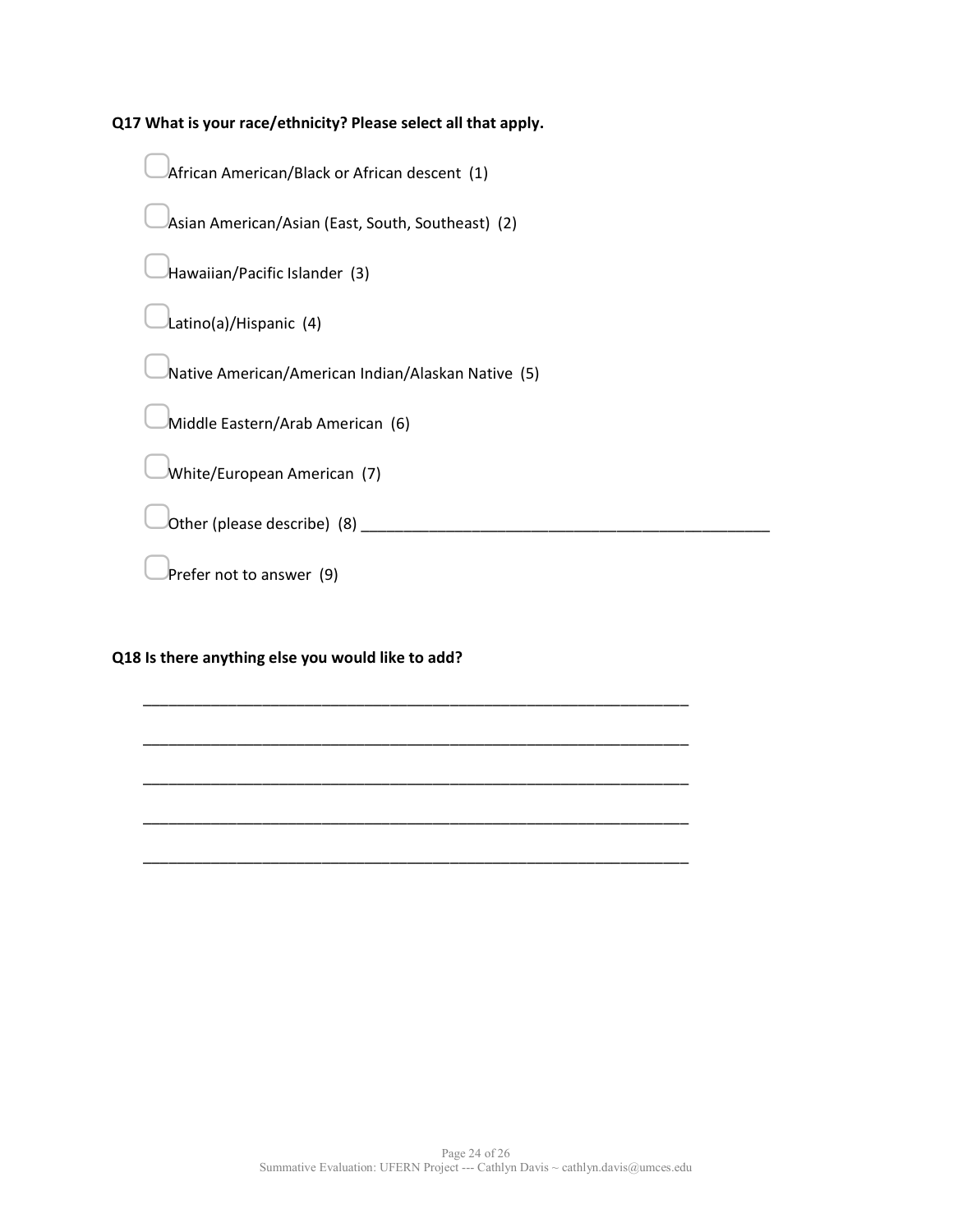# Appendix 2

#### **Summary of findings from a separate questionnaire of the fourth and final UFERN Meeting**

The 2022 UFERN Network meeting, which took place virtually on January 27th and 28th, had 123 registered participants from all over the North American continent and over ten different disciplinary foci including ecology, geology, environmental studies, archeology, and learning sciences. The meeting was organized around highlighted speakers, critical conversations, workshops, a poster session, and networking opportunities. The meeting began with a speed networking session, followed by the kick-off with the keynote Julie Libarkin, who spoke on Transformative Justice in Field Research and encouraged deeper conversations in breakout groups. Workshop topics included: Diversity, Equity, Inclusion, and Access in undergraduate field experiences, mentoring, and ally skills. Special thanks go out to all the UFERN members who helped make the meeting a big success, especially the volunteer organizing committee: Alec Aitken, Amanda Robin, Meghan Cook, Sammy Nyarko, Carol Colaninno, Debbie Lichti, and Mallory Rice, and the panelists for the day two panel session about accessibility in undergraduate field education, Lisa Corwin, Angel Garcia, Amanda Marshall, and Chris Mead.

#### **Meeting Evaluation**

We present data below from two sources: 1) meeting registration which included questions about demographics, discipline, and institution type, and 2) meeting evaluation which included questions about affiliations with other professional organizations, meeting attendance and usefulness, interest in aspects of UFERN beyond the current NSF grant, and conduciveness of the meeting environment in supporting inclusivity, collaborations, and learning. The meeting evaluation was emailed twice to all individuals registered for the meeting. Twenty-five participants responded, a response rate of 20%.

#### **Meeting Participants**

For almost half of the individuals who registered (N=123), this was the first time they had attended a meeting or participated in a network event. There were almost 100 different institutions represented and the types of institutions varied; among those represented were Hispanic Serving Institutions (HSI), Historically Black Colleges and Universities (HBCU), Alaska Native and Native Hawaiian-Serving Institution (ANNH), community colleges, research intensive universities, and research centers. Most registrants identified as a STEM education researcher and/or an instructor or director of an undergraduate field course, research experience, or other field learning program. Responses from the meeting evaluation indicated that participants were affiliated with over 12 professional organizations, including the Organization of Biological Field Stations, National Association of Geoscience Teachers, Geological Society of America, and Ecological Society of America.

#### **Value of the meeting**

Feedback indicated that participants left the meeting with connections, information, or resources that they could apply to their work and that they felt the meeting was inclusive. Respondents indicated value in hearing the research, the workshops, and opportunities for networking. Illustrating aspects of the meeting that were reported most valuable is a word cloud generated in Qualtrics (Figure 1). One survey respondent shared the following about what aspects of the meeting were most valuable for them: